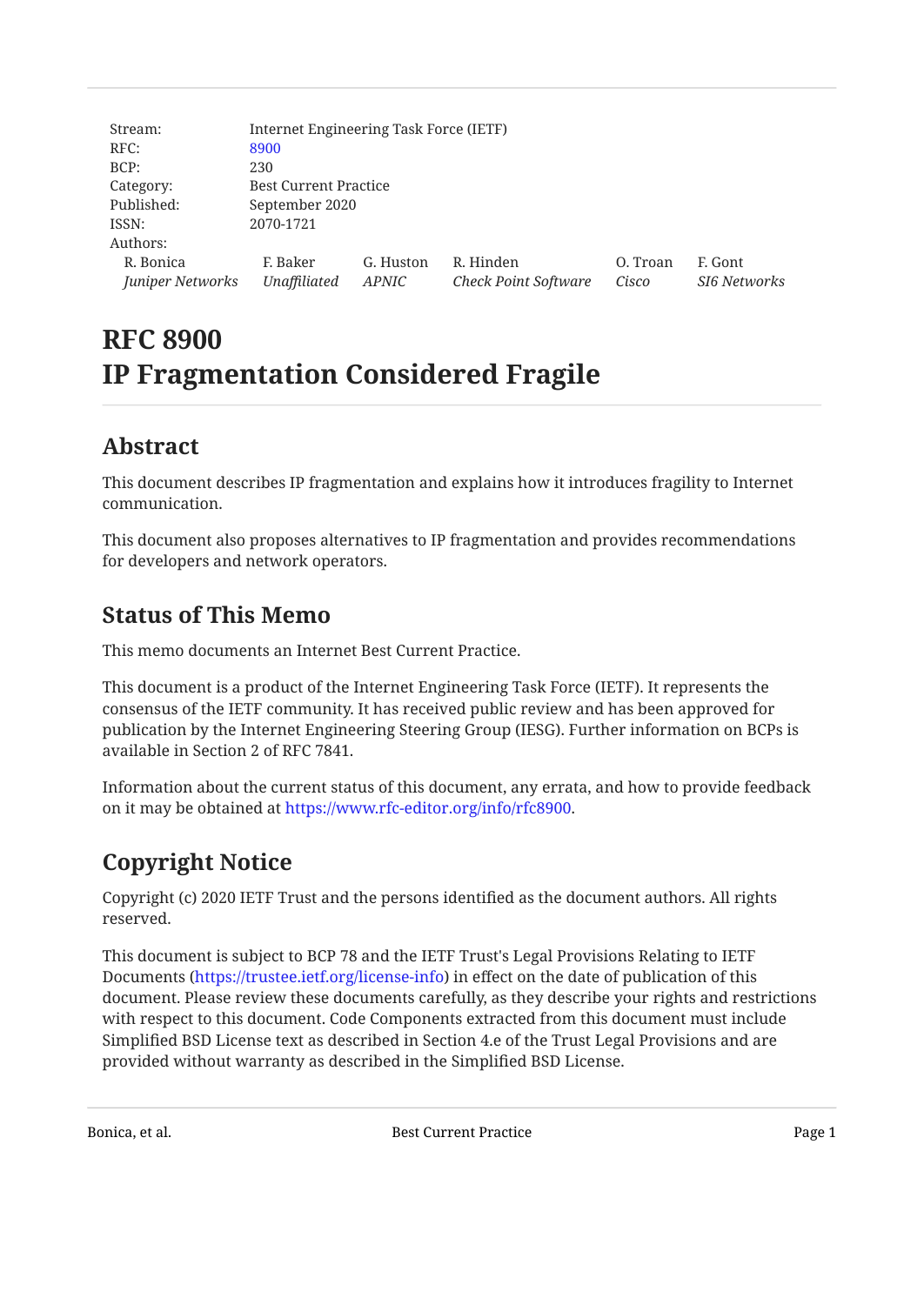## <span id="page-1-0"></span>**[Table of Contents](#page-1-0)**

- [1.](#page-2-0) [Introduction](#page-2-0)
	- [1.1.](#page-3-0) [Requirements Language](#page-3-0)
- [2.](#page-3-1) [IP Fragmentation](#page-3-1)
	- [2.1.](#page-3-2) [Links, Paths, MTU, and PMTU](#page-3-2)
	- [2.2.](#page-5-0) [Fragmentation Procedures](#page-5-0)
	- [2.3.](#page-5-1) [Upper-Layer Reliance on IP Fragmentation](#page-5-1)
- [3.](#page-6-0) [Increased Fragility](#page-6-0)
	- [3.1.](#page-6-1) [Virtual Reassembly](#page-6-1)
	- [3.2.](#page-6-2) [Policy-Based Routing](#page-6-2)
	- [3.3.](#page-7-0) [Network Address Translation \(NAT\)](#page-7-0)
	- [3.4.](#page-7-1) [Stateless Firewalls](#page-7-1)
	- [3.5.](#page-7-2) [Equal-Cost Multipath, Link Aggregate Groups, and Stateless Load Balancers](#page-7-2)
	- [3.6.](#page-8-0) [IPv4 Reassembly Errors at High Data Rates](#page-8-0)
	- [3.7.](#page-9-0) [Security Vulnerabilities](#page-9-0)
	- [3.8.](#page-10-0) [PMTU Black-Holing Due to ICMP Loss](#page-10-0)
		- [3.8.1.](#page-10-1) [Transient Loss](#page-10-1)
		- [3.8.2.](#page-10-2) [Incorrect Implementation of Security Policy](#page-10-2)
		- [3.8.3.](#page-11-0) [Persistent Loss Caused by Anycast](#page-11-0)
		- [3.8.4.](#page-11-1) [Persistent Loss Caused by Unidirectional Routing](#page-11-1)
	- [3.9.](#page-11-2) [Black-Holing Due to Filtering or Loss](#page-11-2)

#### [4.](#page-12-0) [Alternatives to IP Fragmentation](#page-12-0)

- [4.1.](#page-12-1) [Transport-Layer Solutions](#page-12-1)
- [4.2.](#page-13-0) [Application-Layer Solutions](#page-13-0)
- [5.](#page-14-0) [Applications That Rely on IPv6 Fragmentation](#page-14-0)
	- [5.1.](#page-14-1) [Domain Name Service \(DNS\)](#page-14-1)
	- [5.2.](#page-14-2) [Open Shortest Path First \(OSPF\)](#page-14-2)
	- [5.3.](#page-15-0) [Packet-in-Packet Encapsulations](#page-15-0)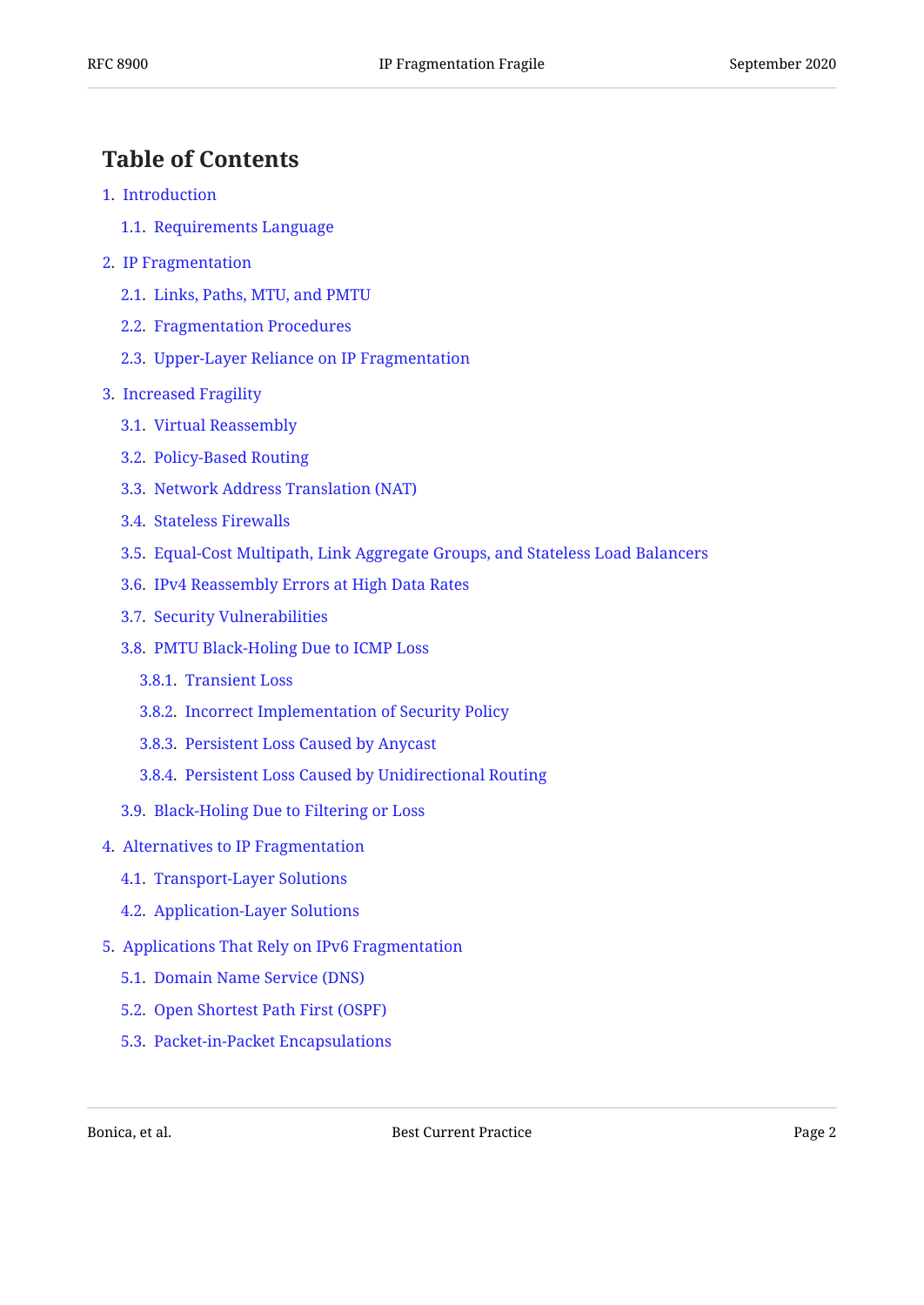- [5.4.](#page-15-1) [UDP Applications Enhancing Performance](#page-15-1)
- [6.](#page-15-2) [Recommendations](#page-15-2)
	- [6.1.](#page-15-3) [For Application and Protocol Developers](#page-15-3)
	- [6.2.](#page-16-0) [For System Developers](#page-16-0)
	- [6.3.](#page-16-1) [For Middlebox Developers](#page-16-1)
	- [6.4.](#page-16-2) [For ECMP, LAG, and Load-Balancer Developers And Operators](#page-16-2)
	- [6.5.](#page-17-0) [For Network Operators](#page-17-0)
- [7.](#page-17-1) [IANA Considerations](#page-17-1)
- [8.](#page-17-2) [Security Considerations](#page-17-2)
- [9.](#page-17-3) [References](#page-17-3)
	- [9.1.](#page-17-4) [Normative References](#page-17-4)
	- [9.2.](#page-18-0) [Informative References](#page-18-0)

[Acknowledgements](#page-21-0)

[Authors' Addresses](#page-21-1)

## <span id="page-2-0"></span>**[1. Introduction](#page-2-0)**

Operational experience [Kent] [Huston] [RFC7872] reveals that IP fragmentation introduces fragility to Internet communication. This document describes IP fragmentation and explains the fragility it introduces. It also proposes alternatives to IP fragmentation and provides recommendations for developers and network operators.

While this document identifies issues associated with IP fragmentation, it does not recommend deprecation. Legacy protocols that depend upon IP fragmentation would do well to be updated to remove that dependency. However, some applications and environments (see [Section 5](#page-14-0)) require IP fragmentation. In these cases, the protocol will continue to rely on IP fragmentation, but the designer should be aware that fragmented packets may result in black holes. A design should include appropriate safeguards.

Rather than deprecating IP fragmentation, this document recommends that upper-layer protocols address the problem of fragmentation at their layer, reducing their reliance on IP fragmentation to the greatest degree possible.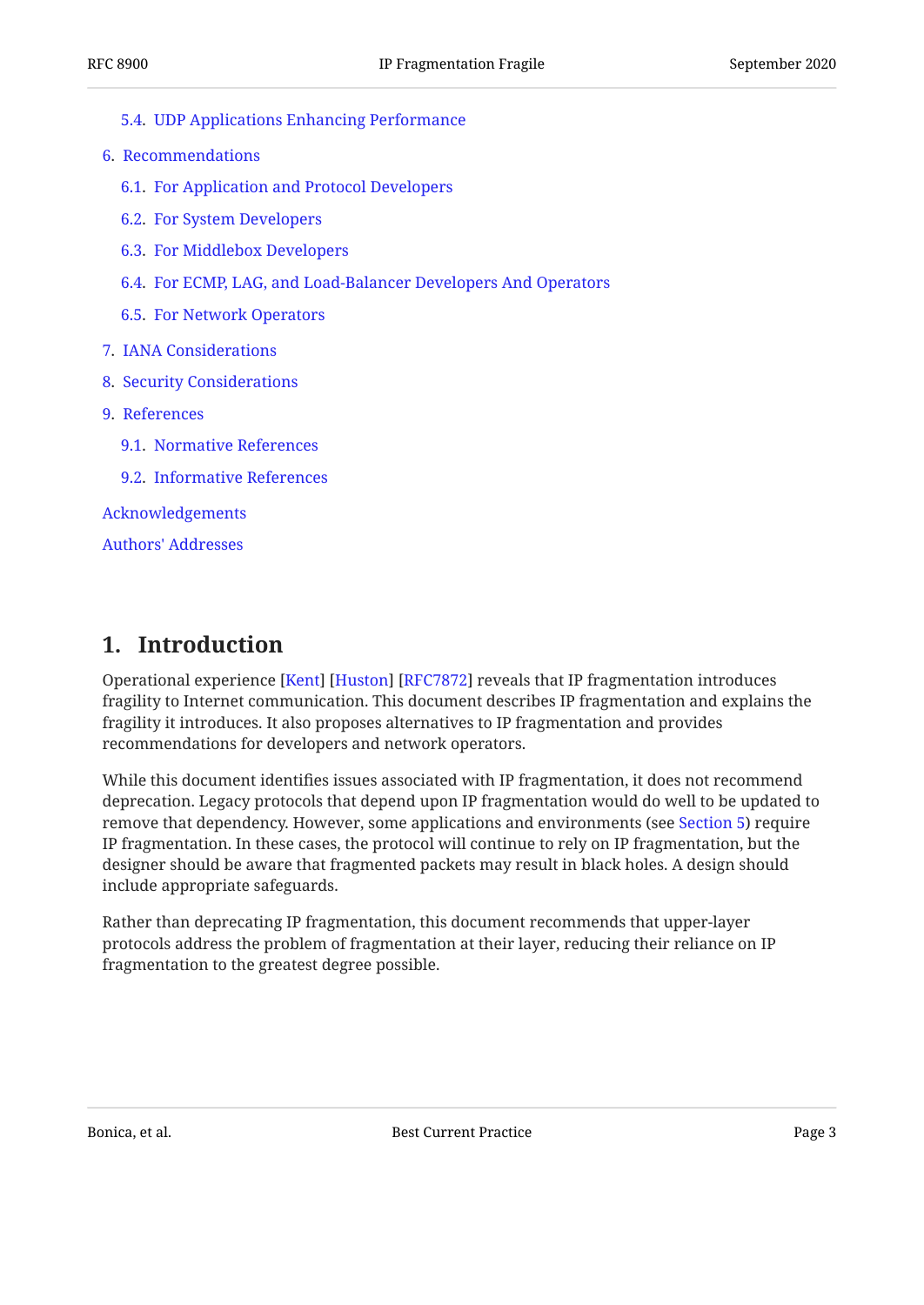## <span id="page-3-0"></span>**[1.1. Requirements Language](#page-3-0)**

The key words "MUST", "MUST NOT", "REQUIRED", "SHALL", "SHALL NOT", "SHOULD", "SHOULD <code>NOT",</code> "<code>RECOMMENDED", "NOT RECOMMENDED", "MAY", and "OPTIONAL" in this document are to</code> be interpreted as described in BCP 14 [RFC2119] [RFC8174] when, and only when, they appear in all capitals, as shown here.

## <span id="page-3-2"></span><span id="page-3-1"></span>**[2. IP Fragmentation](#page-3-1)**

## **[2.1. Links, Paths, MTU, and PMTU](#page-3-2)**

An Internet path connects a source node to a destination node. A path may contain links and routers. If a path contains more than one link, the links are connected in series, and a router connects each link to the next.

Internet paths are dynamic. Assume that the path from one node to another contains a set of links and routers. If a link or a router fails, the path can also change so that it includes a different set of links and routers.

Each link is constrained by the number of octets that it can convey in a single IP packet. This constraint is called the link Maximum Transmission Unit (MTU). IPv4 [RFC0791] requires every link to support an MTU of 68 octets or greater (see [NOTE 1](#page-4-0)).IPv6 [RFC8200] similarly requires every link to support an MTU of 1280 octets or greater. These are called the IPv4 and IPv6 minimum link MTUs.

Some links, and some ways of using links, result in additional variable overhead. For the simple case of tunnels, this document defers to other documents. For other cases, such as MPLS, this document considers the link MTU to include appropriate allowance for any such overhead.

Likewise, each Internet path is constrained by the number of octets that it can convey in a single IP packet. This constraint is called the Path MTU (PMTU). For any given path, the PMTU is equal to the smallest of its link MTUs. Because Internet paths are dynamic, PMTU is also dynamic.

For reasons described below, source nodes estimate the PMTU between themselves and destination nodes. A source node can produce extremely conservative PMTU estimates in which:

- The estimate for each IPv4 path is equal to the IPv4 minimum link MTU. •
- The estimate for each IPv6 path is equal to the IPv6 minimum link MTU. •

While these conservative estimates are guaranteed to be less than or equal to the actual PMTU, they are likely to be much less than the actual PMTU. This may adversely affect upper-layer protocol performance.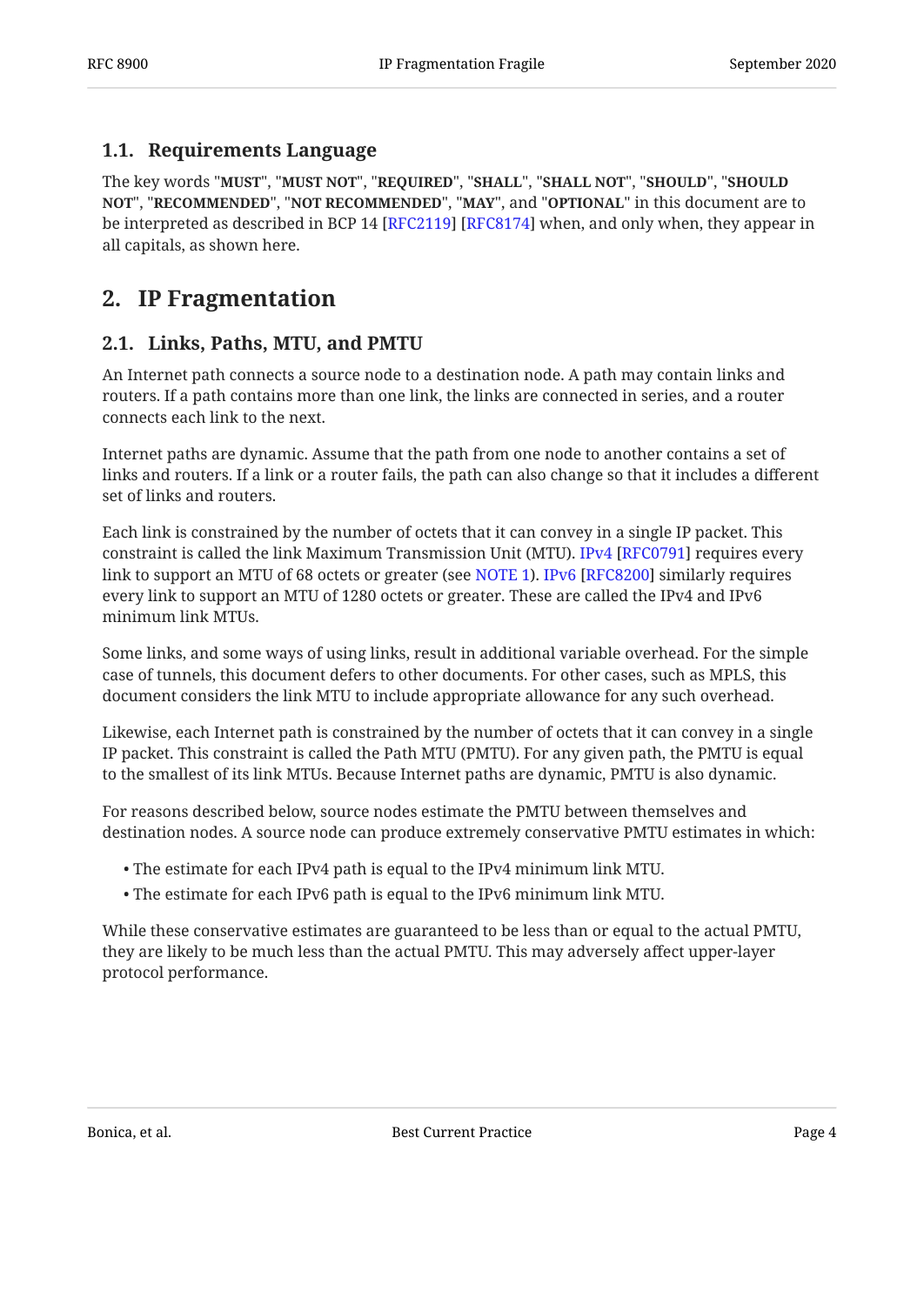By executing Path MTU Discovery (PMTUD) procedures [RFC1191] [RFC8201], a source node can maintain a less conservative estimate of the PMTU between itself and a destination node. In PMTUD, the source node produces an initial PMTU estimate. This initial estimate is equal to the MTU of the first link along the path to the destination node. It can be greater than the actual PMTU.

Having produced an initial PMTU estimate, the source node sends non-fragmentable IP packets to the destination node (see [NOTE 2\)](#page-4-1). If one of these packets is larger than the actual PMTU, a downstream router will not be able to forward the packet through the next link along the path. Therefore, the downstream router drops the packet and sends an Internet Control Message Protocol (ICMP) [RFC0792] [RFC4443] Packet Too Big (PTB) message to the source node (see [NOTE](#page-4-2) [3\)](#page-4-2). The ICMP PTB message indicates the MTU of the link through which the packet could not be forwarded. The source node uses this information to refine its PMTU estimate.

PMTUD produces a running estimate of the PMTU between a source node and a destination node. Because PMTU is dynamic, the PMTU estimate can be larger than the actual PMTU. In order to detect PMTU increases, PMTUD occasionally resets the PMTU estimate to its initial value and repeats the procedure described above.

Ideally, PMTUD operates as described above. However, in some scenarios, PMTUD fails. For example:

- PMTUD relies on the network's ability to deliver ICMP PTB messages to the source node. If the network cannot deliver ICMP PTB messages to the source node, PMTUD fails.
- $\bullet$ PMTUD is susceptible to attack because ICMP messages are easily forged [RFC5927] and not authenticated by the receiver. Such attacks can cause PMTUD to produce unnecessarily conservative PMTU estimates.
- <span id="page-4-0"></span>NOTE 1: In IPv4, every host must be able to reassemble a packet whose length is less than or equal to 576 octets. However, the IPv4 minimum link MTU is not 576. Section [3.2](https://www.rfc-editor.org/rfc/rfc791#section-3.2) of [RFC 791](#page-17-5)  $[{\rm RFC0791}]$  explicitly states that the IPv4 minimum link MTU is 68 octets.
- <span id="page-4-1"></span>A non-fragmentable packet can be fragmented at its source. However, it cannot be NOTE 2: fragmented by a downstream node. An IPv4 packet whose Don't Fragment (DF) bit is set to 0 is fragmentable. An IPv4 packet whose DF bit is set to 1 is non-fragmentable. All IPv6 packets are also non-fragmentable.
- <span id="page-4-2"></span>NOTE3: The ICMP PTB message has two instantiations. In ICMPv4 [RFC0792], the ICMP PTB message is a Destination Unreachable message with Code equal to 4 (fragmentation needed and DF set). This message was augmented by  $[{\rm RFC1191}]$  to indicate the MTU of the link throughwhich the packet could not be forwarded. In ICMPv6 [RFC4443], the ICMP PTB message is a Packet Too Big Message with Code equal to 0. This message also indicates the MTU of the link through which the packet could not be forwarded.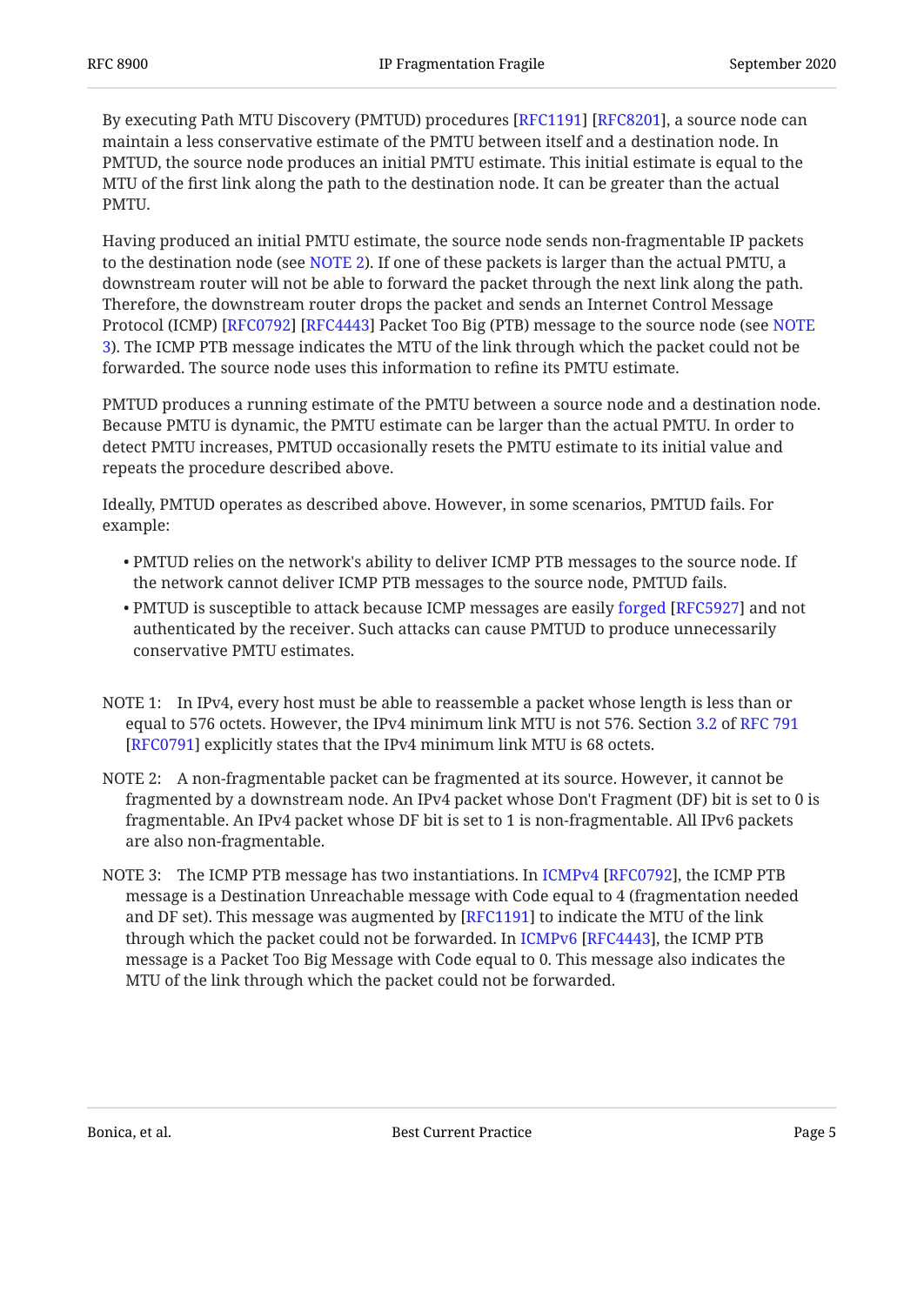## <span id="page-5-0"></span>**[2.2. Fragmentation Procedures](#page-5-0)**

When an upper-layer protocol submits data to the underlying IP module, and the resulting IP packet's length is greater than the PMTU, the packet is divided into fragments. Each fragment includes an IP header and a portion of the original packet.

[[RFC0791\]](#page-17-5) describes IPv4 fragmentation procedures. An IPv4 packet whose DF bit is set to 1 may be fragmented by the source node, but may not be fragmented by a downstream router. An IPv4 packet whose DF bit is set to 0 may be fragmented by the source node or by a downstream router. When an IPv4 packet is fragmented, all IP options (which are within the IPv4 header) appear in the first fragment, but only options whose "copy" bit is set to 1 appear in subsequent fragments.

[RFC8200], notably in Section [4.5,](https://www.rfc-editor.org/rfc/rfc8200#section-4.5) describes IPv6 fragmentation procedures. An IPv6 packet may be fragmented only at the source node. When an IPv6 packet is fragmented, all extension headers appear in the first fragment, but only per-fragment headers appear in subsequent fragments. Per-fragment headers include the following:

- The IPv6 header. •
- The Hop-by-Hop Options header (if present). •
- The Destination Options header (if present and if it precedes a Routing header). •
- The Routing header (if present). •
- The Fragment header. •

In IPv4, the upper-layer header usually appears in the first fragment, due to the sizes of the headers involved. In IPv6, the upper-layer header must appear in the first fragment.

## <span id="page-5-1"></span>**[2.3. Upper-Layer Reliance on IP Fragmentation](#page-5-1)**

Upper-layer protocols can operate in the following modes:

- Do not rely on IP fragmentation.
- Rely on IP fragmentation by the source node only.
- Rely on IP fragmentation by any node.

Upper-layer protocols running over IPv4 can operate in all of the above-mentioned modes. Upper-layer protocols running over IPv6 can operate in the first and second modes only.

Upper-layer protocols that operate in the first two modes (above) require access to the PMTU estimate. In order to fulfill this requirement, they can:

- Estimate the PMTU to be equal to the IPv4 or IPv6 minimum link MTU. •
- Access the estimate that PMTUD produced. •
- Execute PMTUD procedures themselves. •
- Execute Packetization Layer PMTUD (PLPMTUD) procedures [RFC4821] [RFC8899].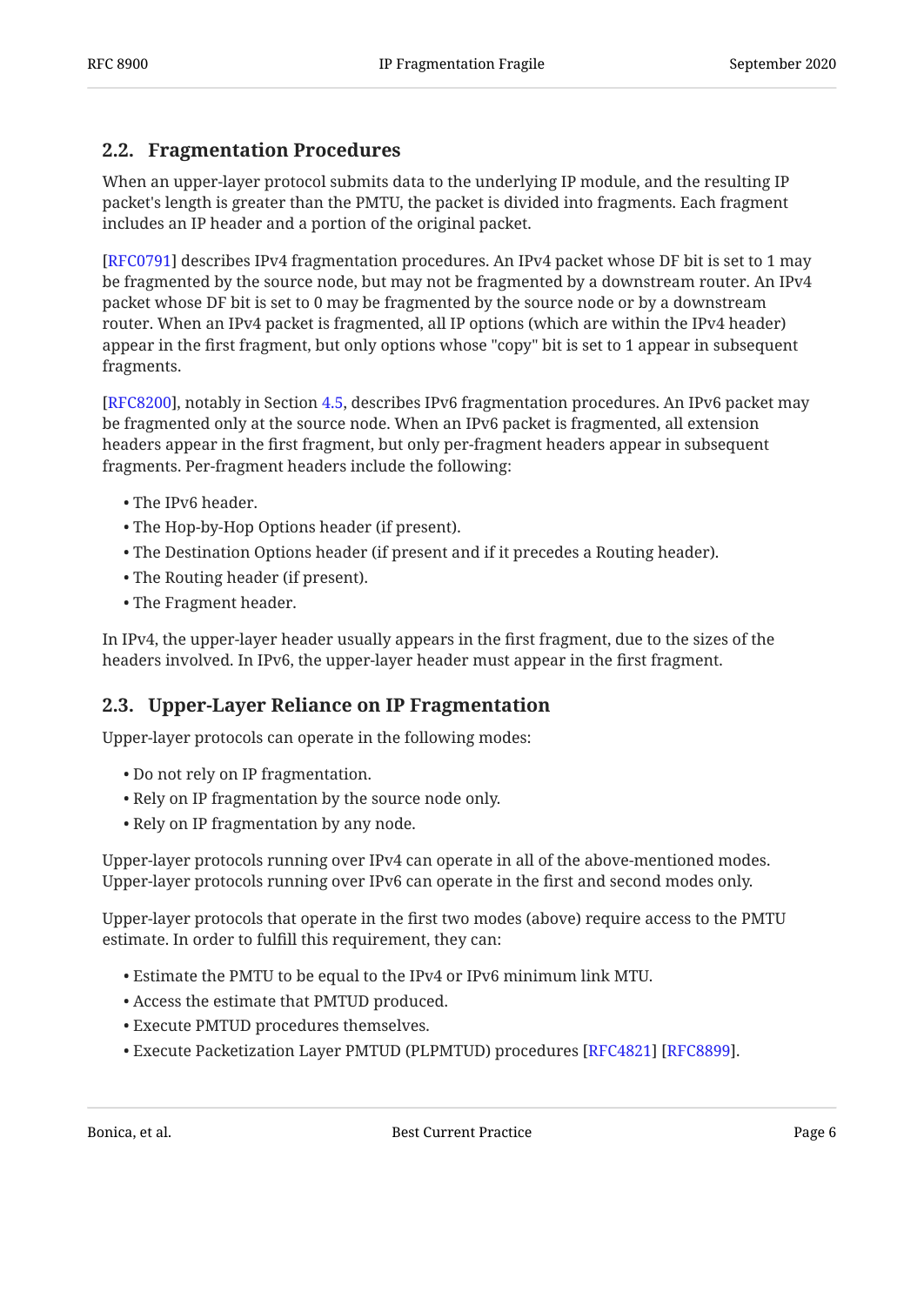According to PLPMTUD procedures, the upper-layer protocol maintains a running PMTU estimate. It does so by sending probe packets of various sizes to its upper-layer peer and receiving acknowledgements. This strategy differs from PMTUD in that it relies on acknowledgement of received messages, as opposed to ICMP PTB messages concerning dropped messages. Therefore, PLPMTUD does not rely on the network's ability to deliver ICMP PTB messages to the source.

## <span id="page-6-0"></span>**[3. Increased Fragility](#page-6-0)**

<span id="page-6-1"></span>This section explains how IP fragmentation introduces fragility to Internet communication.

## **[3.1. Virtual Reassembly](#page-6-1)**

Virtual reassembly is a procedure in which a device conceptually reassembles a packet, forwards itsfragments, and discards the reassembled copy. In Address plus Port  $(A+P)$  [RFC6346] and [Carrier Grade NAT \(CGN\) \[RFC6888](#page-20-2)], virtual reassembly is required in order to correctly translate fragment addresses. It could be useful to address the problems in Sections [3.2,](#page-6-2) [3.3,](#page-7-0) [3.4,](#page-7-1) and [3.5](#page-7-2).

Virtual reassembly is computationally expensive and holds state for indeterminate periods of time. Therefore, it is prone to errors and attacks (Section 3.7).

## <span id="page-6-2"></span>**[3.2. Policy-Based Routing](#page-6-2)**

IP fragmentation causes problems for routers that implement policy-based routing.

When a router receives a packet, it identifies the next hop on route to the packet's destination and forwards the packet to that next hop. In order to identify the next hop, the router interrogates a local data structure called the Forwarding Information Base (FIB).

Normally, the FIB contains destination-based entries that map a destination prefix to a next hop. Policy-based routing allows destination-based and policy-based entries to coexist in the same FIB. A policy-based FIB entry maps multiple fields, drawn from either the IP or transport-layer header, to a next hop.

<span id="page-6-4"></span><span id="page-6-3"></span>

| <b>Entry</b> | Type                                        | Dest. Prefix             | Next Hdr / Dest. Port Next Hop |               |
|--------------|---------------------------------------------|--------------------------|--------------------------------|---------------|
|              | Destination-based 2001:db8::1/128 Any / Any |                          |                                | 2001:db8:2::2 |
|              | Policy-based                                | 2001:db8::1/128 TCP / 80 |                                | 2001:db8:3::3 |

*[Table 1](#page-6-3): [Policy-Based Routing FIB](#page-6-4)* 

Assume that a router maintains the FIB in [Table 1](#page-6-4). The first FIB entry is destination-based. It maps a destination prefix 2001:db8::1/128 to a next hop 2001:db8:2::2. The second FIB entry is policy-based. It maps the same destination prefix 2001:db8::1/128 and a destination port (TCP / 80) to a different next hop (2001:db8:3::3). The second entry is more specific than the first.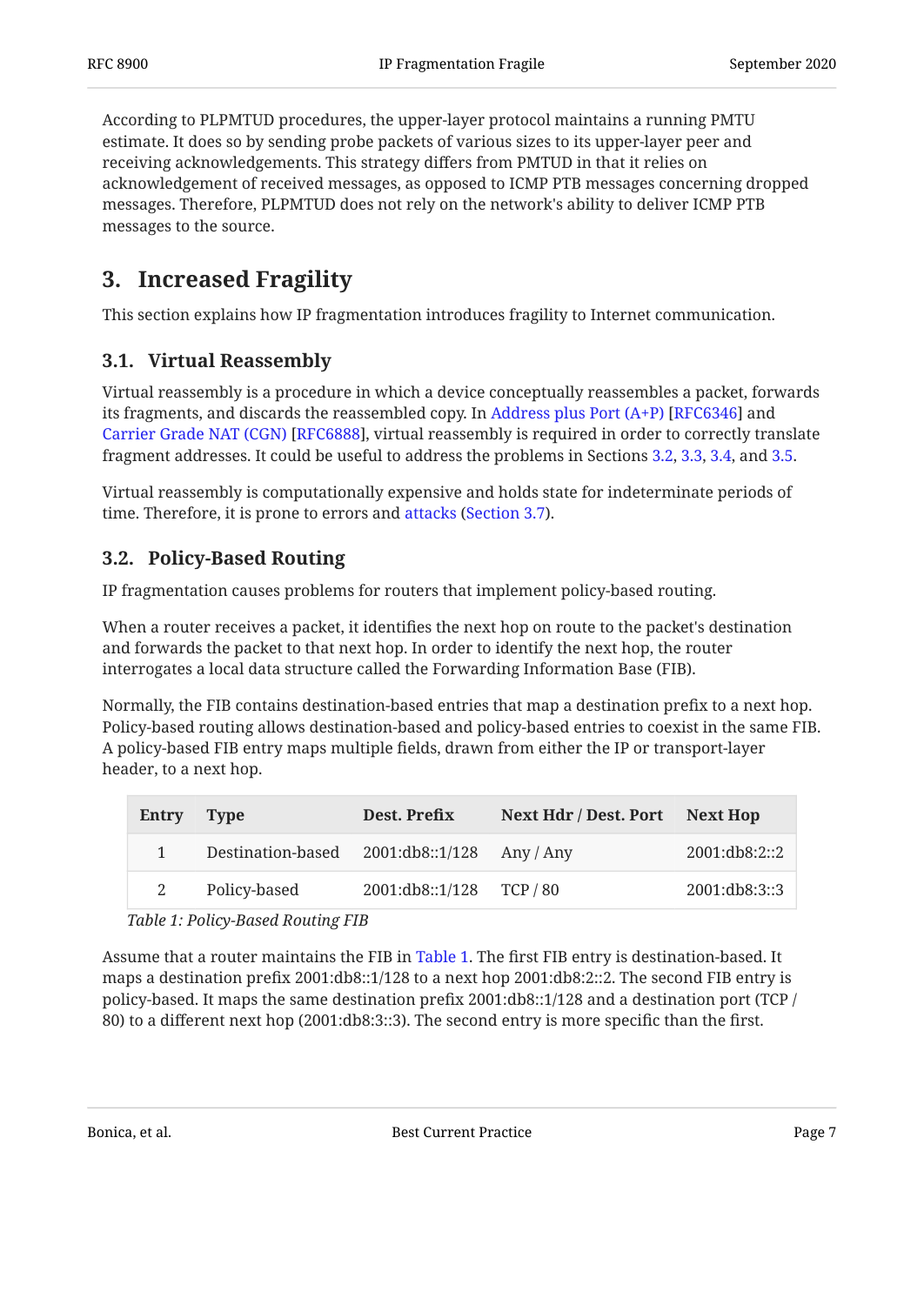When the router receives the first fragment of a packet that is destined for TCP port 80 on 2001:db8::1, it interrogates the FIB. Both FIB entries satisfy the query. The router selects the second FIB entry because it is more specific and forwards the packet to 2001:db8:3::3.

When the router receives the second fragment of the packet, it interrogates the FIB again. This time, only the first FIB entry satisfies the query, because the second fragment contains no indication that the packet is destined for TCP port 80. Therefore, the router selects the first FIB entry and forwards the packet to 2001:db8:2::2.

<span id="page-7-0"></span>Policy-based routing is also known as filter-based forwarding.

## **[3.3. Network Address Translation \(NAT\)](#page-7-0)**

IP fragmentation causes problems for Network Address Translation (NAT) devices. When a NAT device detects a new, outbound flow, it maps that flow's source port and IP address to another source port and IP address. Having created that mapping, the NAT device translates:

- The source IP address and source port on each outbound packet. •
- The destination IP address and destination port on each inbound packet. •

[A+P](#page-20-1) [[RFC6346\]](#page-20-1) and Carrier Grade NAT (CGN) [RFC6888] are two common NAT strategies. In both approaches, the NAT device must virtually reassemble fragmented packets in order to translate and forward each fragment.

#### <span id="page-7-1"></span>**[3.4. Stateless Firewalls](#page-7-1)**

As discussed in more detail in [Section 3.7](#page-9-0), IP fragmentation causes problems for stateless firewalls whose rules include TCP and UDP ports. Because port information is only available in the first fragment and not available in the subsequent fragments, the firewall is limited to the following options:

- Accept all subsequent fragments, possibly admitting certain classes of attack. •
- Block all subsequent fragments, possibly blocking legitimate traffic. •

<span id="page-7-2"></span>Neither option is attractive.

## **[3.5. Equal-Cost Multipath, Link Aggregate Groups, and Stateless Load](#page-7-2) [Balancers](#page-7-2)**

IP fragmentation causes problems for Equal-Cost Multipath (ECMP), Link Aggregate Groups (LAG), and other stateless load-distribution technologies. In order to assign a packet or packet fragment to a link, an intermediate node executes a hash (i.e., load-distributing) algorithm. The following paragraphs describe a commonly deployed hash algorithm.

If the packet or packet fragment contains a transport-layer header, the algorithm accepts the following 5-tuple as input:

IP Source Address. •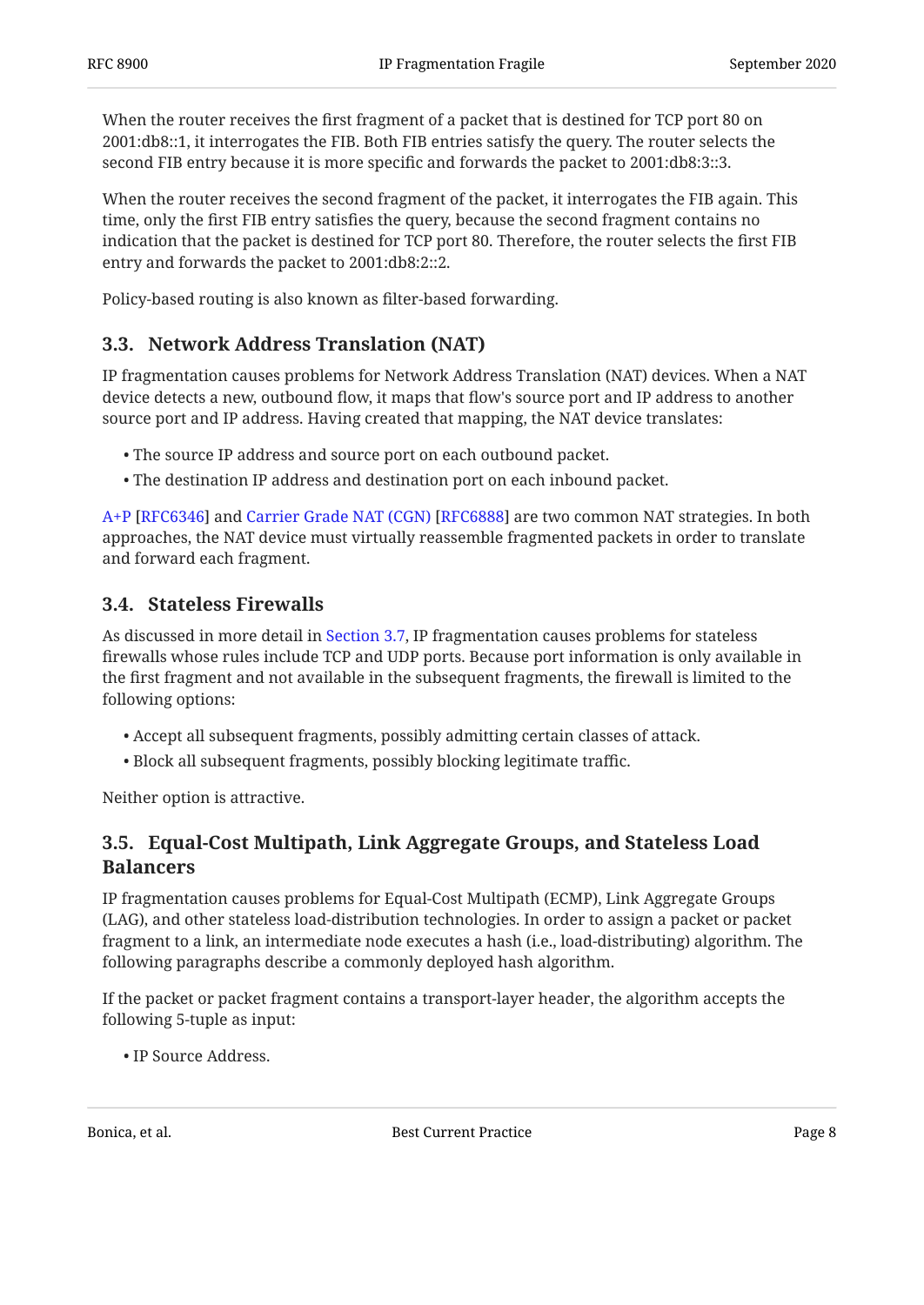- IP Destination Address. •
- IPv4 Protocol or IPv6 Next Header. •
- transport-layer source port.
- transport-layer destination port.

If the packet or packet fragment does not contain a transport-layer header, the algorithm accepts only the following 3-tuple as input:

- IP Source Address.
- IP Destination Address. •
- IPv4 Protocol or IPv6 Next Header. •

Therefore, non-fragmented packets belonging to a flow can be assigned to one link while fragmented packets belonging to the same flow can be divided between that link and another. This can cause suboptimal load distribution.

[[RFC6438\]](#page-18-9) offers a partial solution to this problem for IPv6 devices only. According to [RFC6438]:

At intermediate routers that perform load distribution, the hash algorithm used to determine the outgoing component-link in an ECMP and/or LAG toward the next hop **MUST** minimally include the 3-tuple {dest addr, source addr, flow label} and **MAY** also include the remaining components of the 5-tuple.

If the algorithm includes only the 3-tuple {dest addr, source addr, flow label}, it will assign all fragments belonging to a packet to the same link. (See [RFC6437] and [RFC7098]).

In order to avoid the problem described above, implementations **SHOULD** implement the recommendations provided in [Section 6.4](#page-16-2) of this document.

#### <span id="page-8-0"></span>**[3.6. IPv4 Reassembly Errors at High Data Rates](#page-8-0)**

IPv4 fragmentation is not sufficiently robust for use under some conditions in today's Internet. At high data rates, the 16-bit IP identification field is not large enough to prevent duplicate IDs, resulting in frequent incorrectly assembled IP fragments, and the TCP and UDP checksums are insufficient to prevent the resulting corrupted datagrams from being delivered to upper-layer protocols. [RFC4963] describes some easily reproduced experiments demonstrating the problem and discusses some of the operational implications of these observations.

These reassembly issues do not occur as frequently in IPv6 because the IPv6 identification field is 32 bits long.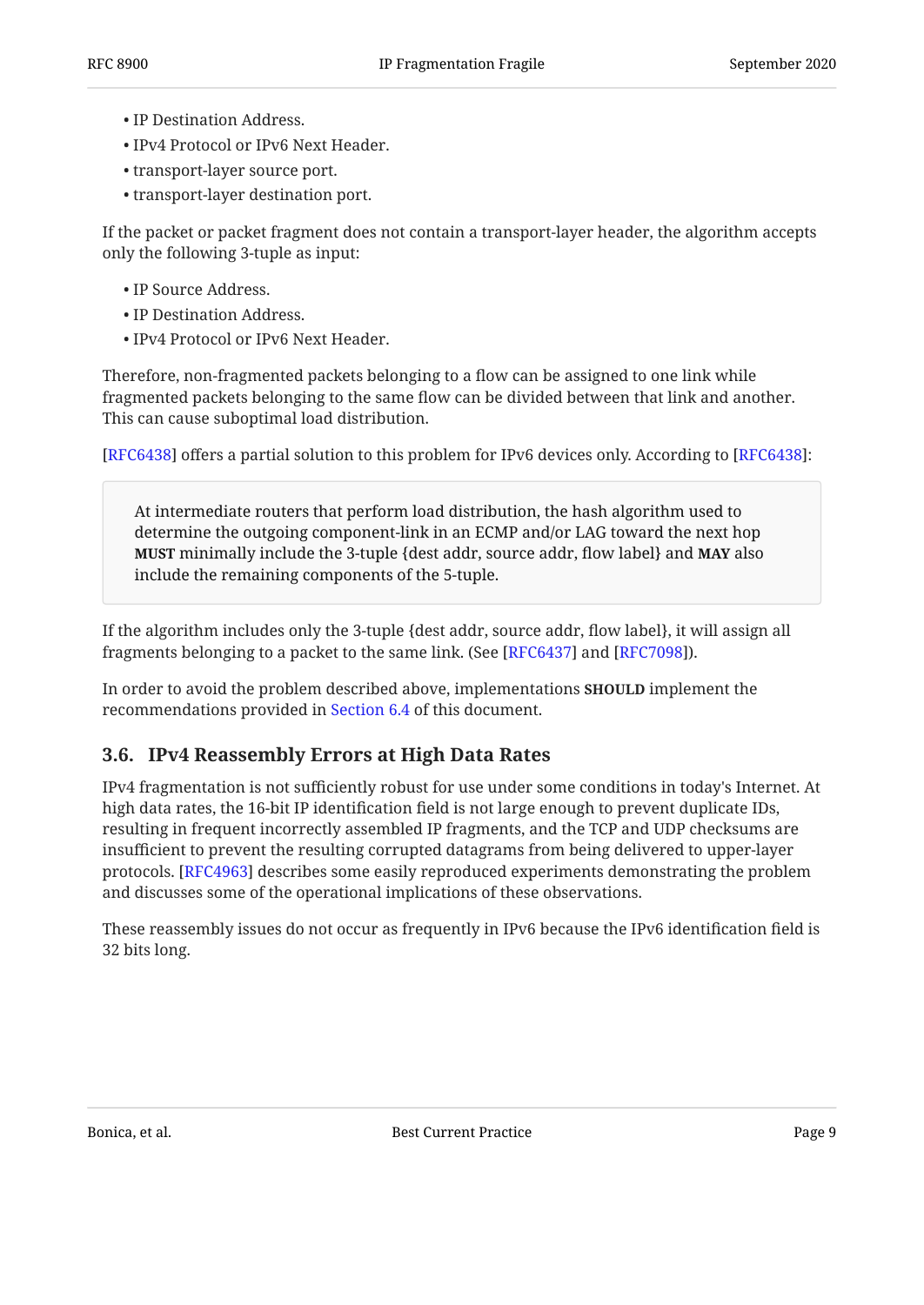## <span id="page-9-0"></span>**[3.7. Security Vulnerabilities](#page-9-0)**

Security researchers have documented several attacks that exploit IP fragmentation. The following are examples:

- Overlapping fragment attacks [\[RFC1858](#page-19-2)] [[RFC3128\]](#page-19-3) [[RFC5722\]](#page-20-5).
- Resource exhaustion attacks. •
- $\bullet$  Attacks based on predictable fragment identification values [ $\mathrm{RFC}$ 7739].
- Evasion of Network Intrusion Detection Systems (NIDS) [Ptacek1998].

In the overlapping fragment attack, an attacker constructs a series of packet fragments. The first fragment contains an IP header, a transport-layer header, and some transport-layer payload. This fragment complies with local security policy and is allowed to pass through a stateless firewall. A second fragment, having a nonzero offset, overlaps with the first fragment. The second fragment also passes through the stateless firewall. When the packet is reassembled, the transport-layer header from the first fragment is overwritten by data from the second fragment. The reassembled packet does not comply with local security policy. Had it traversed the firewall in one piece, the firewall would have rejected it.

A stateless firewall cannot protect against the overlapping fragment attack. However, destination nodes can protect against the overlapping fragment attack by implementing the procedures described in RFC 1858, RFC 3128, and RFC 8200. These reassembly procedures detect the overlap and discard the packet.

The fragment reassembly algorithm is a stateful procedure in an otherwise stateless protocol. Therefore, it can be exploited by resource exhaustion attacks. An attacker can construct a series of fragmented packets with one fragment missing from each packet so that the reassembly is impossible. Thus, this attack causes resource exhaustion on the destination node, possibly denying reassembly services to other flows. This type of attack can be mitigated by flushing fragment reassembly buffers when necessary, at the expense of possibly dropping legitimate fragments.

Each IP fragment contains an "Identification" field that destination nodes use to reassemble fragmented packets. Some implementations set the Identification field to a predictable value, thus making it easy for an attacker to forge malicious IP fragments that would cause the reassembly procedure for legitimate packets to fail.

NIDS aims at identifying malicious activity by analyzing network traffic. Ambiguity in the possible result of the fragment reassembly process may allow an attacker to evade these systems. Many of these systems try to mitigate some of these evasion techniques (e.g., by computing all possible outcomes of the fragment reassembly process, at the expense of increased processing requirements).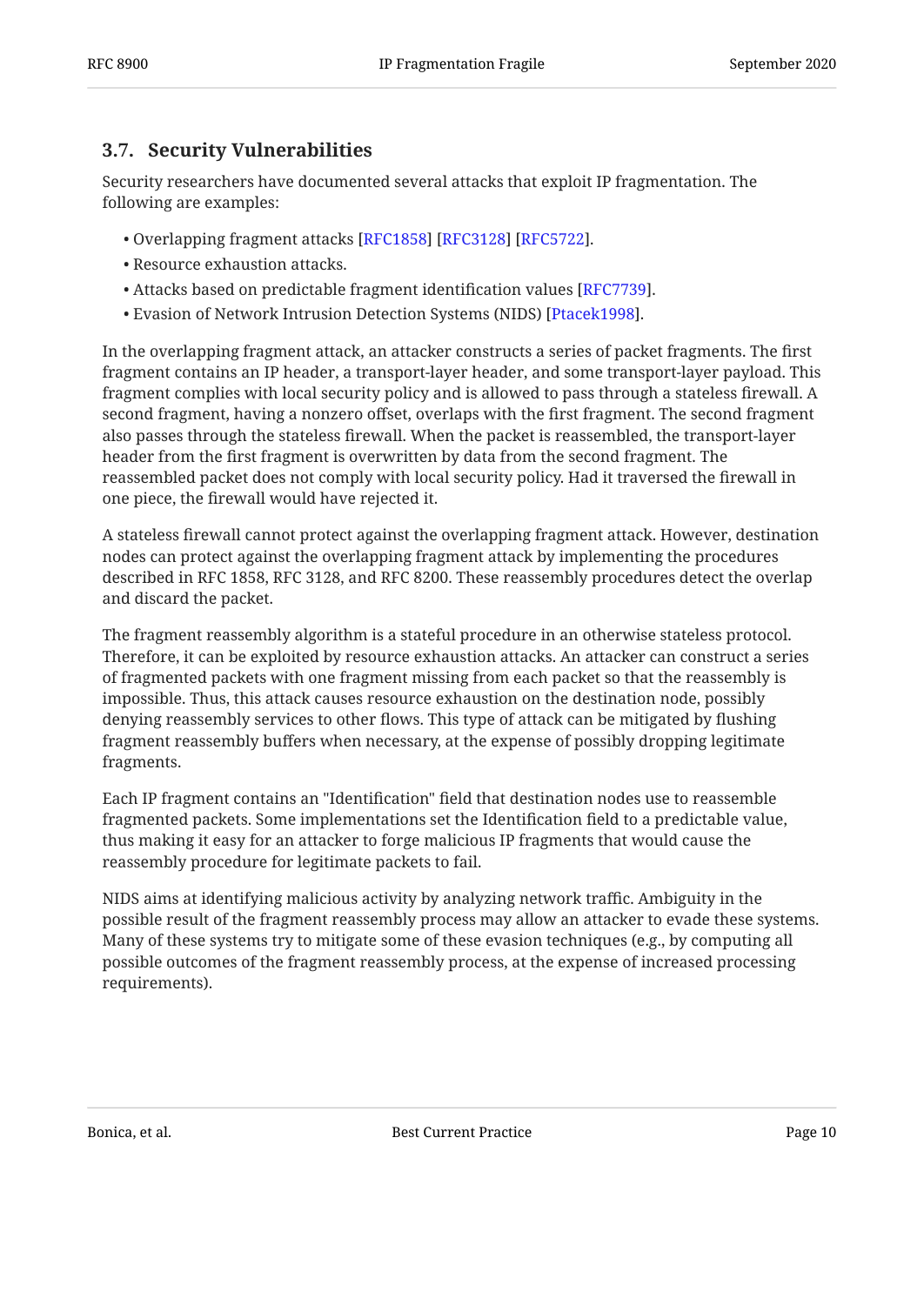## <span id="page-10-0"></span>**[3.8. PMTU Black-Holing Due to ICMP Loss](#page-10-0)**

As mentioned in [Section 2.3,](#page-5-1) upper-layer protocols can be configured to rely on PMTUD. Because PMTUD relies upon the network to deliver ICMP PTB messages, those protocols also rely on the networks to deliver ICMP PTB messages.

According to [RFC4890], ICMPv6 PTB messages must not be filtered. However, ICMP PTB delivery is not reliable. It is subject to both transient and persistent loss.

Transient loss of ICMP PTB messages can cause transient PMTU black holes. When the conditions contributing to transient loss abate, the network regains its ability to deliver ICMP PTB messages and connectivity between the source and destination nodes is restored. [Section 3.8.1](#page-10-1) of this document describes conditions that lead to transient loss of ICMP PTB messages.

Persistent loss of ICMP PTB messages can cause persistent black holes. Sections [3.8.2,](#page-10-2) [3.8.3,](#page-11-0) and [3.8.4](#page-11-1) of this document describe conditions that lead to persistent loss of ICMP PTB messages.

The problem described in this section is specific to PMTUD. It does not occur when the upperlayer protocol obtains its PMTU estimate from PLPMTUD or from any other source.

#### <span id="page-10-1"></span>**[3.8.1. Transient Loss](#page-10-1)**

The following factors can contribute to transient loss of ICMP PTB messages:

- Network congestion. •
- Packet corruption. •
- Transient routing loops.
- ICMP rate limiting.

The effect of rate limiting may be severe, as RFC 4443 recommends strict rate limiting of ICMPv6 traffic.

#### <span id="page-10-2"></span>**[3.8.2. Incorrect Implementation of Security Policy](#page-10-2)**

Incorrect implementation of security policy can cause persistent loss of ICMP PTB messages.

For example, assume that a Customer Premises Equipment (CPE) router implements the following zone-based security policy:

- Allow any traffic to flow from the inside zone to the outside zone. •
- $\bullet$  Do not allow any traffic to flow from the outside zone to the inside zone unless it is part of an existing flow (i.e., it was elicited by an outbound packet).

When a correct implementation of the above-mentioned security policy receives an ICMP PTB message, it examines the ICMP PTB payload in order to determine whether the original packet (i.e., the packet that elicited the ICMP PTB message) belonged to an existing flow. If the original packet belonged to an existing flow, the implementation allows the ICMP PTB to flow from the outside zone to the inside zone. If not, the implementation discards the ICMP PTB message.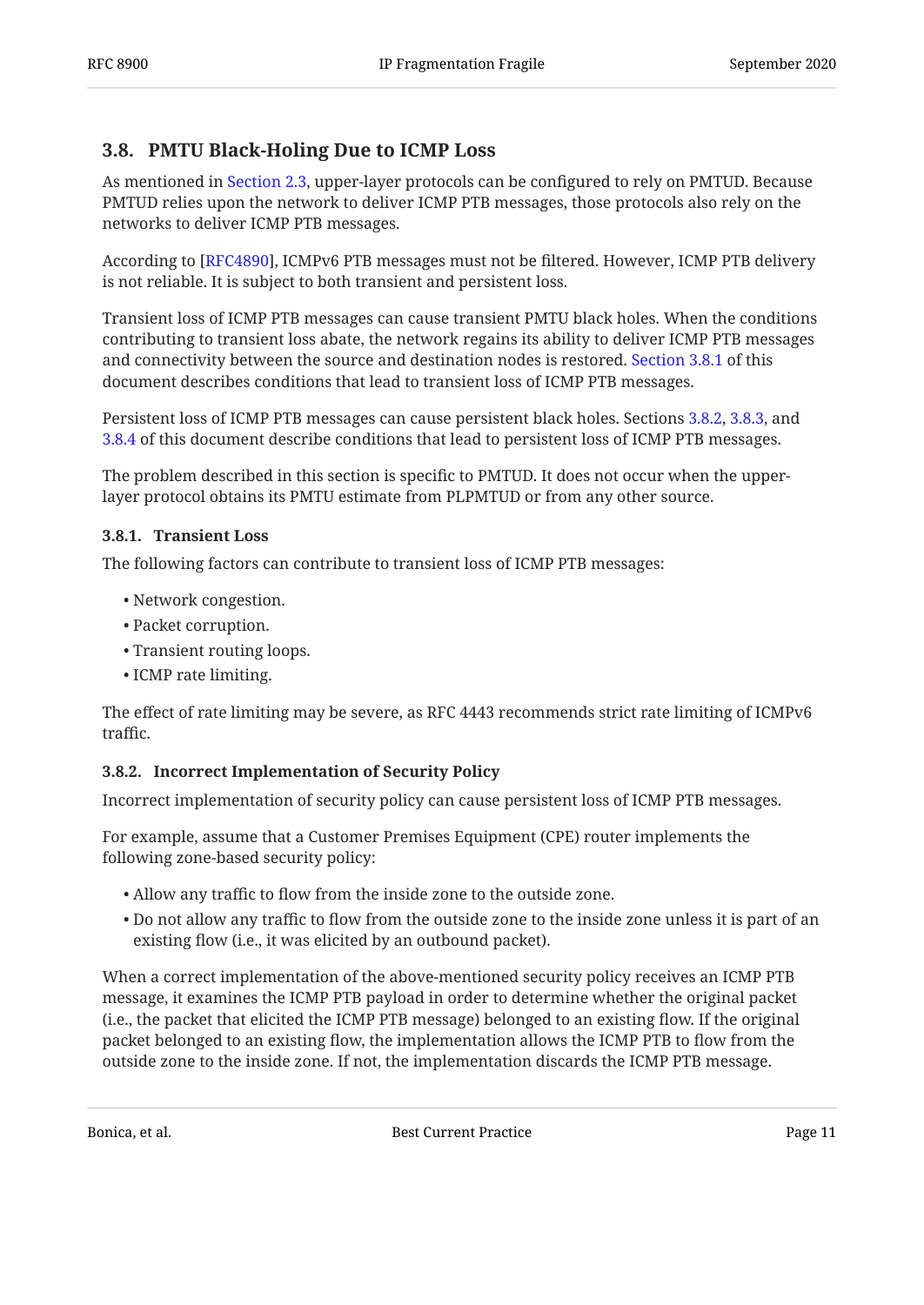When an incorrect implementation of the above-mentioned security policy receives an ICMP PTB message, it discards the packet because its source address is not associated with an existing flow.

The security policy described above has been implemented incorrectly on many consumer CPE routers.

#### <span id="page-11-0"></span>**[3.8.3. Persistent Loss Caused by Anycast](#page-11-0)**

Anycast can cause persistent loss of ICMP PTB messages. Consider the example below:

A DNS client sends a request to an anycast address. The network routes that DNS request to the nearest instance of that anycast address (i.e., a DNS server). The DNS server generates a response and sends it back to the DNS client. While the response does not exceed the DNS server's PMTU estimate, it does exceed the actual PMTU.

A downstream router drops the packet and sends an ICMP PTB message the packet's source (i.e., the anycast address). The network routes the ICMP PTB message to the anycast instance closest to the downstream router. That anycast instance may not be the DNS server that originated the DNS response. It may be another DNS server with the same anycast address. The DNS server that originated the response may never receive the ICMP PTB message and may never update its PMTU estimate.

#### <span id="page-11-1"></span>**[3.8.4. Persistent Loss Caused by Unidirectional Routing](#page-11-1)**

Unidirectional routing can cause persistent loss of ICMP PTB messages. Consider the example below:

A source node sends a packet to a destination node. All intermediate nodes maintain a route to the destination node but do not maintain a route to the source node. In this case, when an intermediate node encounters an MTU issue, it cannot send an ICMP PTB message to the source node.

## <span id="page-11-2"></span>**[3.9. Black-Holing Due to Filtering or Loss](#page-11-2)**

In RFC 7872, researchers sampled Internet paths to determine whether they would convey packets that contain IPv6 extension headers. Sampled paths terminated at popular Internet sites (e.g., popular web, mail, and DNS servers).

The study revealed that at least 28% of the sampled paths did not convey packets containing the IPv6 Fragment extension header. In most cases, fragments were dropped in the destination autonomous system. In other cases, the fragments were dropped in transit autonomous systems.

Another study [Huston] confirmed this finding. It reported that 37% of sampled endpoints used IPv6-capable DNS resolvers that were incapable of receiving a fragmented IPv6 response.

It is difficult to determine why network operators drop fragments. Possible causes follow:

- Hardware inability to process fragmented packets. •
- Failure to change vendor defaults. •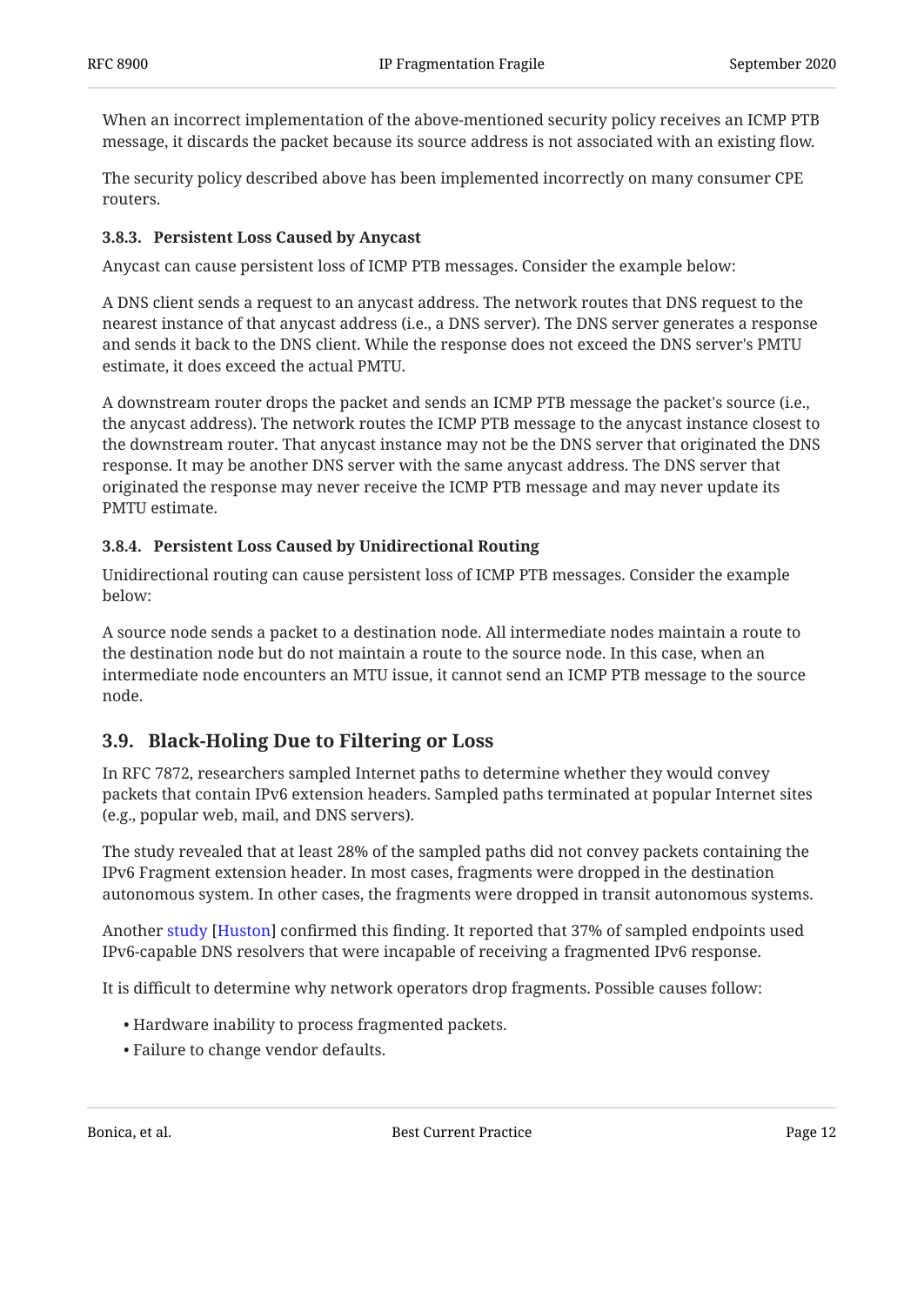- Unintentional misconfiguration. •
- $\bullet$  Intentional configuration (e.g., network operators consciously chooses to drop IPv6 fragments in order to address the issues raised in Sections [3.2](#page-6-2) through [3.8,](#page-10-0) above.)

## <span id="page-12-1"></span><span id="page-12-0"></span>**[4. Alternatives to IP Fragmentation](#page-12-0)**

## **[4.1. Transport-Layer Solutions](#page-12-1)**

TheTransport Control Protocol (TCP) [RFC0793]) can be operated in a mode that does not require IP fragmentation.

Applications submit a stream of data to TCP. TCP divides that stream of data into segments, with no segment exceeding the TCP Maximum Segment Size (MSS). Each segment is encapsulated in a TCP header and submitted to the underlying IP module. The underlying IP module prepends an IP header and forwards the resulting packet.

If the TCP MSS is sufficiently small, then the underlying IP module never produces a packet whose length is greater than the actual PMTU. Therefore, IP fragmentation is not required.

TCP offers the following mechanisms for MSS management:

- Manual configuration.
- PMTUD. •
- PLPMTUD. •

Manual configuration is always applicable. If the MSS is configured to a sufficiently low value, the IP layer will never produce a packet whose length is greater than the protocol minimum link MTU. However, manual configuration prevents TCP from taking advantage of larger link MTUs.

Upper-layer protocols can implement PMTUD in order to discover and take advantage of larger Path MTUs. However, as mentioned in [Section 2.1](#page-3-2), PMTUD relies upon the network to deliver ICMP PTB messages. Therefore, PMTUD can only provide an estimate of the PMTU in environments where the risk of ICMP PTB loss is acceptable (e.g., known to not be filtered).

By contrast, PLPMTUD does not rely upon the network's ability to deliver ICMP PTB messages. It utilizes probe messages sent as TCP segments to determine whether the probed PMTU can be successfully used across the network path. In PLPMTUD, probing is separated from congestion control, so that loss of a TCP probe segment does not cause a reduction of the congestion control window. [[RFC4821\]](#page-18-7) defines PLPMTUD procedures for TCP.

While TCP will never knowingly cause the underlying IP module to emit a packet that is larger than the PMTU estimate, it can cause the underlying IP module to emit a packet that is larger than the actual PMTU. For example, if routing changes and as a result the PMTU becomes smaller, TCP will not know until the ICMP PTB message arrives. If this occurs, the packet is dropped, the PMTU estimate is updated, the segment is divided into smaller segments, and each smaller segment is submitted to the underlying IP module.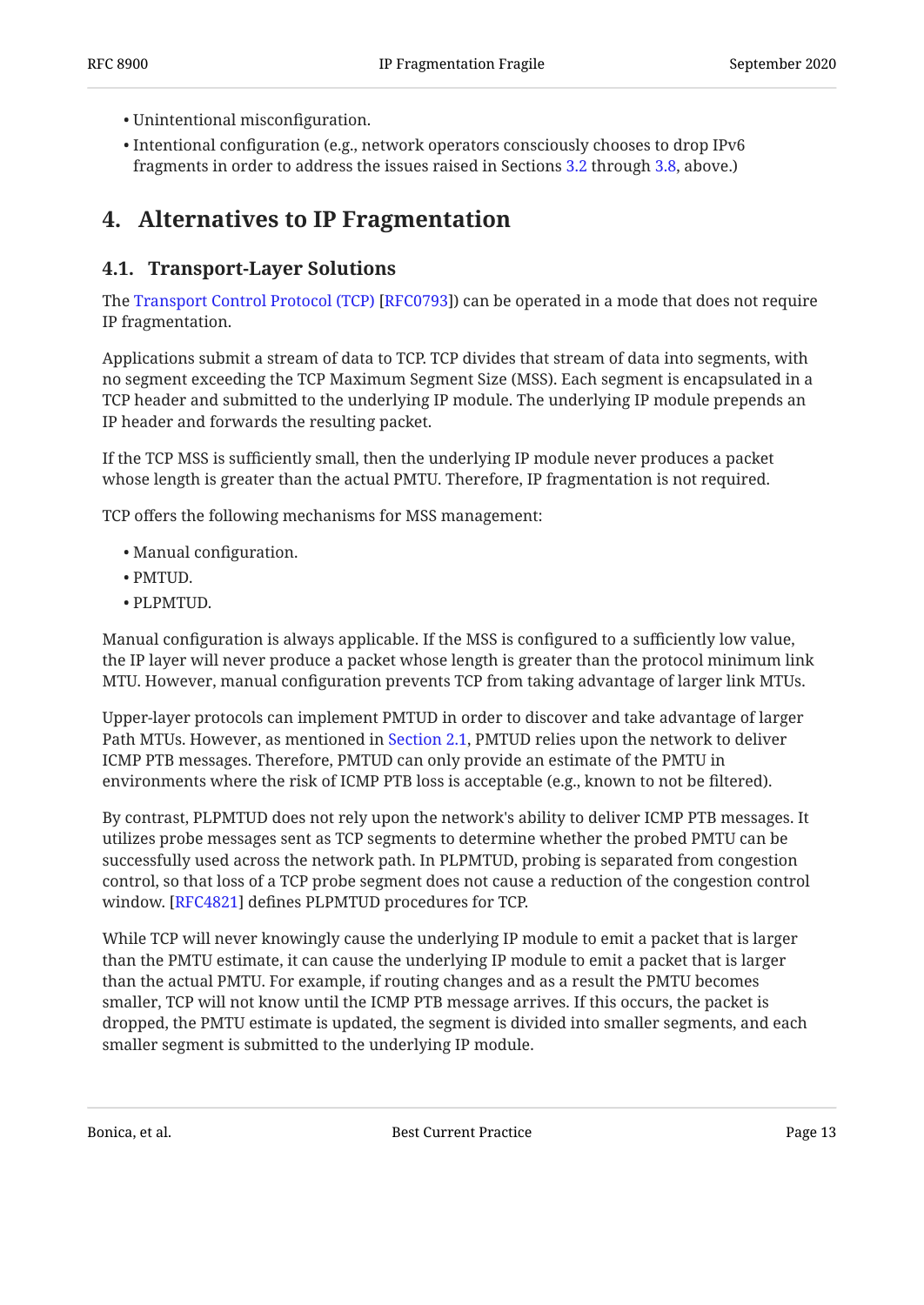TheDatagram Congestion Control Protocol (DCCP) [RFC4340] and the [Stream Control](#page-20-8) [Transmission Protocol \(SCTP\)](#page-20-8) [[RFC4960\]](#page-20-8) also can be operated in a mode that does not require IP fragmentation. They both accept data from an application and divide that data into segments, with no segment exceeding a maximum size.

DCCP offers manual configuration, PMTUD, and PLPMTUD as mechanisms for managing that maximum size. Datagram protocols can also implement PLPMTUD to estimate the PMTU via [[RFC8899\]](#page-18-8). This proposes procedures for performing PLPMTUD with UDP, UDP options, SCTP, QUIC, and other datagram protocols.

Currently,User Datagram Protocol (UDP) [RFC0768] lacks a fragmentation mechanism of its own and relies on IP fragmentation. However, [UDP-OPTIONS] proposes a fragmentation mechanism for UDP.

## <span id="page-13-0"></span>**[4.2. Application-Layer Solutions](#page-13-0)**

[[RFC8085\]](#page-18-11) recognizes that IP fragmentation reduces the reliability of Internet communication. It also recognizes that UDP lacks a fragmentation mechanism of its own and relies on IP fragmentation. Therefore, [RFC8085] offers the following advice regarding applications the run over the UDP:

An application **SHOULD NOT** send UDP datagrams that result in IP packets that exceed the Maximum Transmission Unit (MTU) along the path to the destination. Consequently, an application **SHOULD** either use the path MTU information provided by the IP layer or implement Path MTU Discovery (PMTUD) itself [RFC1191] [RFC1981] [RFC4821] to determine whether the path to a destination will support its desired message size without fragmentation.

RFC 8085 continues:

Applications that do not follow the recommendation to do PMTU/PLPMTUD discovery **SHOULD** still avoid sending UDP datagrams that would result in IP packets that exceed the path MTU. Because the actual path MTU is unknown, such applications **SHOULD** fall back to sending messages that are shorter than the default effective MTU for sending (EMTU\_S in [RFC1122]). For IPv4, EMTU\_S is the smaller of 576 bytes and the first-hop MTU [[RFC1122\]](#page-19-6). For IPv6, EMTU\_S is 1280 bytes [RFC2460]. The effective PMTU for a directly connected destination (with no routers on the path) is the configured interface MTU, which could be less than the maximum link payload size. Transmission of minimum-sized UDP datagrams is inefficient over paths that support a larger PMTU, which is a second reason to implement PMTU discovery.

RFC 8085 assumes that for IPv4 an EMTU\_S of 576 is sufficiently small to be supported by most current Internet paths, even though the IPv4 minimum link MTU is 68 octets.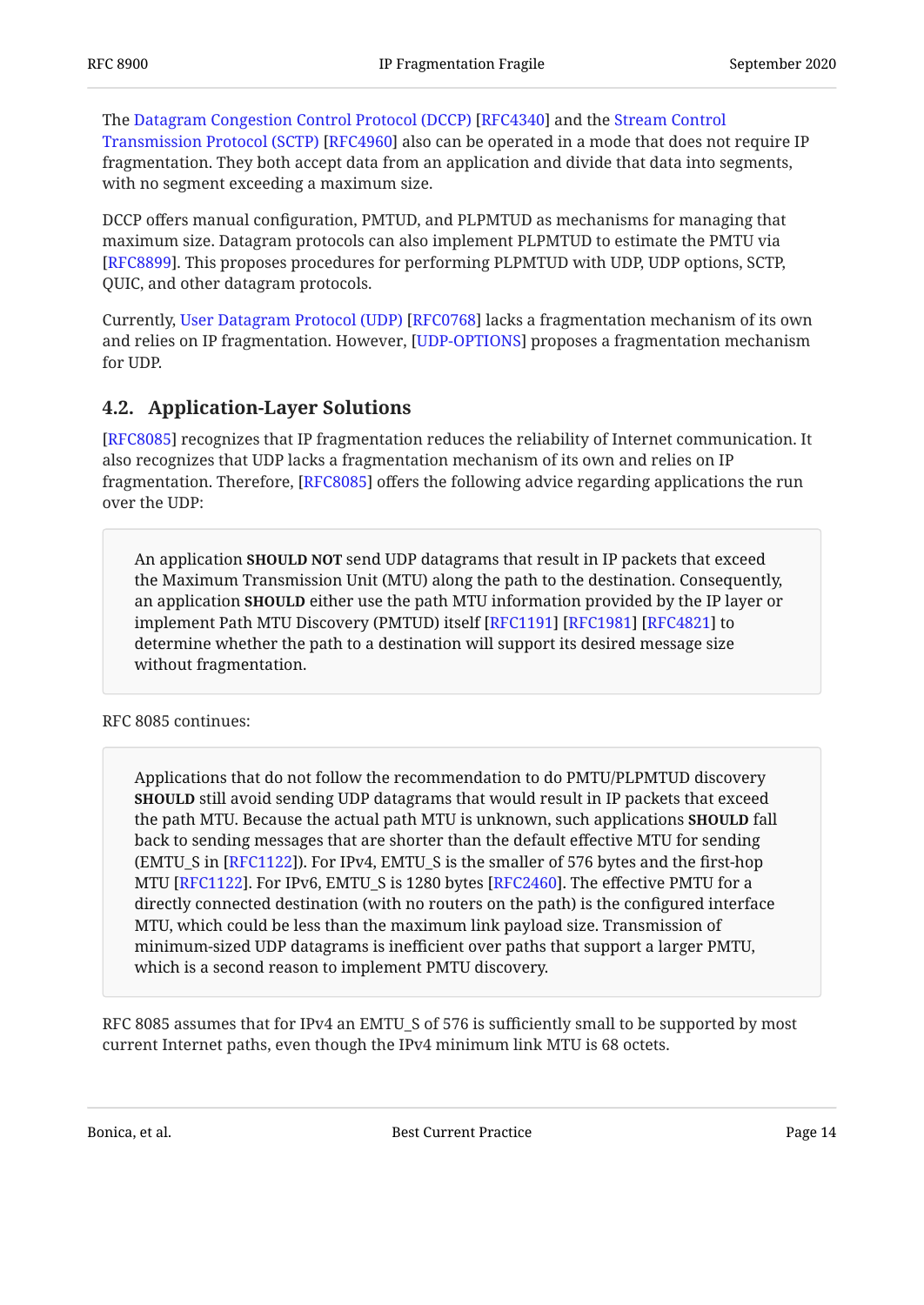<span id="page-14-0"></span>This advice applies equally to any application that runs directly over IP.

## **[5. Applications That Rely on IPv6 Fragmentation](#page-14-0)**

The following applications rely on IPv6 fragmentation:

- . [DNS](#page-18-12) [\[RFC1035](#page-18-12)]
- . [OSPFv2](#page-19-8) [\[RFC2328](#page-19-8)]
- . [OSPFv3](#page-20-9) [\[RFC5340](#page-20-9)]
- Packet-in-packet encapsulations. •

Each of these applications relies on IPv6 fragmentation to a varying degree. In some cases, that reliance is essential and cannot be broken without fundamentally changing the protocol. In other cases, that reliance is incidental, and most implementations already take appropriate steps to avoid fragmentation.

This list is not comprehensive, and other protocols that rely on IP fragmentation may exist. They are not specifically considered in the context of this document.

## <span id="page-14-1"></span>**[5.1. Domain Name Service \(DNS\)](#page-14-1)**

DNS relies on UDP for efficiency, and the consequence is the use of IP fragmentation for large responses, as permitted by the Extension Mechanisms for DNS (EDNS0) options in the query. It is possible to mitigate the issue of fragmentation-based packet loss by having queries use smaller EDNS0 UDP buffer sizes or by having the DNS server limit the size of its UDP responses to some self-imposed maximum packet size that may be less than the preferred EDNS0 UDP buffer size. In both cases, large responses are truncated in the DNS, signaling to the client to re-query using TCP to obtain the complete response. However, the operational issue of the partial level of support for DNS over TCP, particularly in the case where IPv6 transport is being used, becomes a limiting factor of the efficacy of this approach [\[Damas](#page-18-13)].

Larger DNS responses can normally be avoided by aggressively pruning the Additional section of DNS responses. One scenario where such pruning is ineffective is in the use of DNSSEC, where large key sizes act to increase the response size to certain DNS queries. There is no effective response to this situation within the DNS other than using smaller cryptographic keys and adopting of DNSSEC administrative practices that attempt to keep DNS response as short as possible.

## <span id="page-14-2"></span>**[5.2. Open Shortest Path First \(OSPF\)](#page-14-2)**

OSPF implementations can emit messages large enough to cause fragmentation. However, in order to optimize performance, most OSPF implementations restrict their maximum message size to a value that will not cause fragmentation.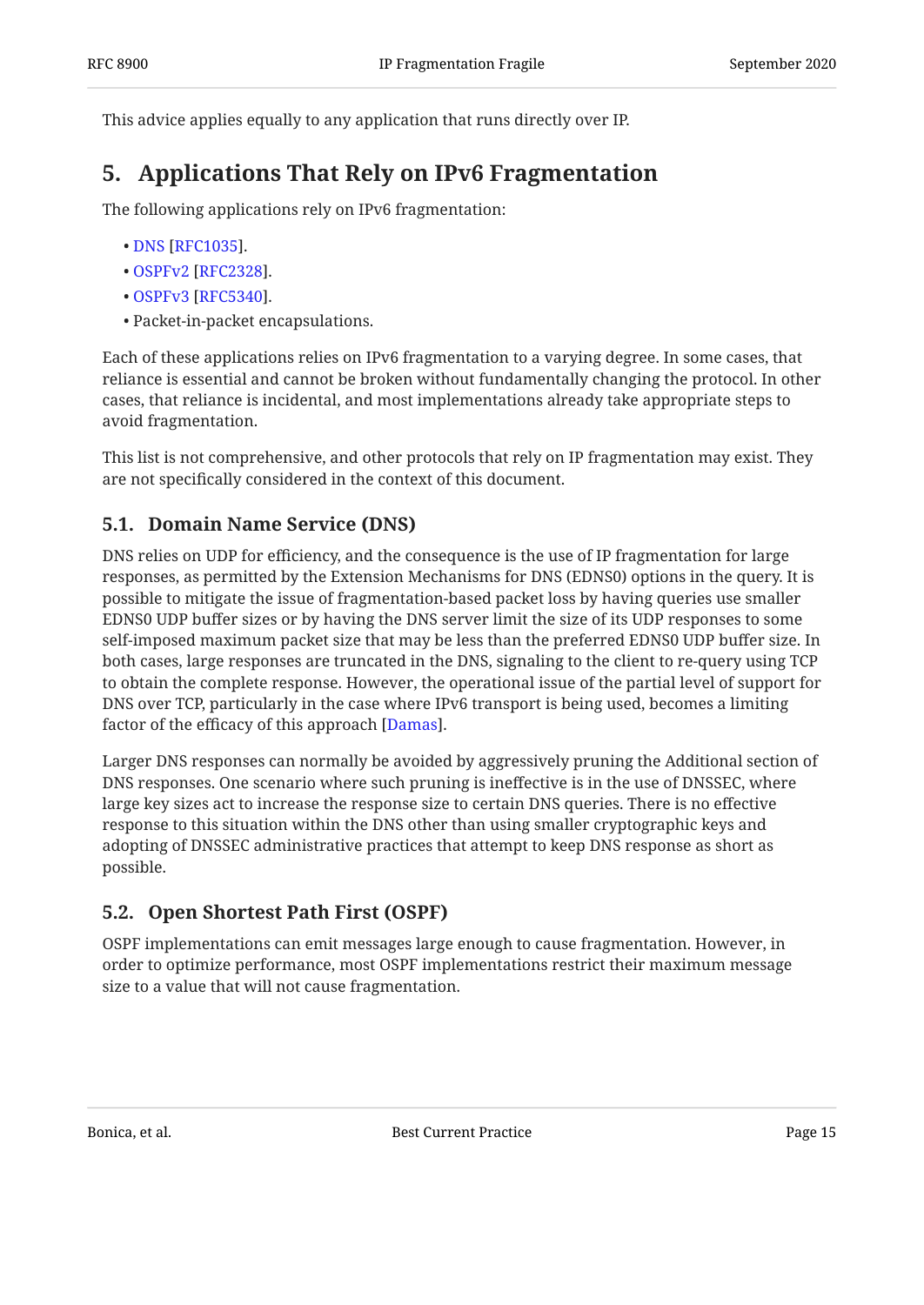## <span id="page-15-0"></span>**[5.3. Packet-in-Packet Encapsulations](#page-15-0)**

This document acknowledges that in some cases, packets must be fragmented within IP-in-IP tunnels. Therefore, this document makes no additional recommendations regarding IP-in-IP tunnels.

In this document, packet-in-packet encapsulations include IP-in-IP [RFC2003], [Generic Routing](#page-19-10) Encapsulation(GRE) [\[RFC2784](#page-19-10)], GRE-in-UDP [RFC8086], and [Generic Packet Tunneling in IPv6](#page-19-11) [[RFC2473\]](#page-19-11). [RFC4459] describes fragmentation issues associated with all of the above-mentioned encapsulations.

The fragmentation strategy described for GRE in [RFC7588] has been deployed for all of the above-mentioned encapsulations. This strategy does not rely on IP fragmentation except in one cornercase. (See Section 3.3.2.2 of [RFC7588] and Section 7.1 of [RFC2473].) [Section 3.3](https://www.rfc-editor.org/rfc/rfc7676#section-3.3) of [[RFC7676\]](#page-21-7) further describes this corner case.

<span id="page-15-1"></span>See [TUNNELS] for further discussion.

## **[5.4. UDP Applications Enhancing Performance](#page-15-1)**

Some UDP applications rely on IP fragmentation to achieve acceptable levels of performance. These applications use UDP datagram sizes that are larger than the Path MTU so that more data can be conveyed between the application and the kernel in a single system call.

To pick one example, the Licklider Transmission Protocol (LTP) [RFC5326], which is in current use on the International Space Station (ISS), uses UDP datagram sizes larger than the Path MTU to achieve acceptable levels of performance even though this invokes IP fragmentation. More generally, SNMP and video applications may transmit an application-layer quantum of data, depending on the network layer to fragment and reassemble as needed.

## <span id="page-15-3"></span><span id="page-15-2"></span>**[6. Recommendations](#page-15-2)**

## **[6.1. For Application and Protocol Developers](#page-15-3)**

Developers **SHOULD NOT** develop new protocols or applications that rely on IP fragmentation. When a new protocol or application is deployed in an environment that does not fully support IP fragmentation, it **SHOULD** operate correctly, either in its default configuration or in a specified alternative configuration.

While there may be controlled environments where IP fragmentation works reliably, this is a deployment issue and can not be known to someone developing a new protocol or application. It is not recommended that new protocols or applications be developed that rely on IP fragmentation. Protocols and applications that rely on IP fragmentation will work less reliably on the Internet.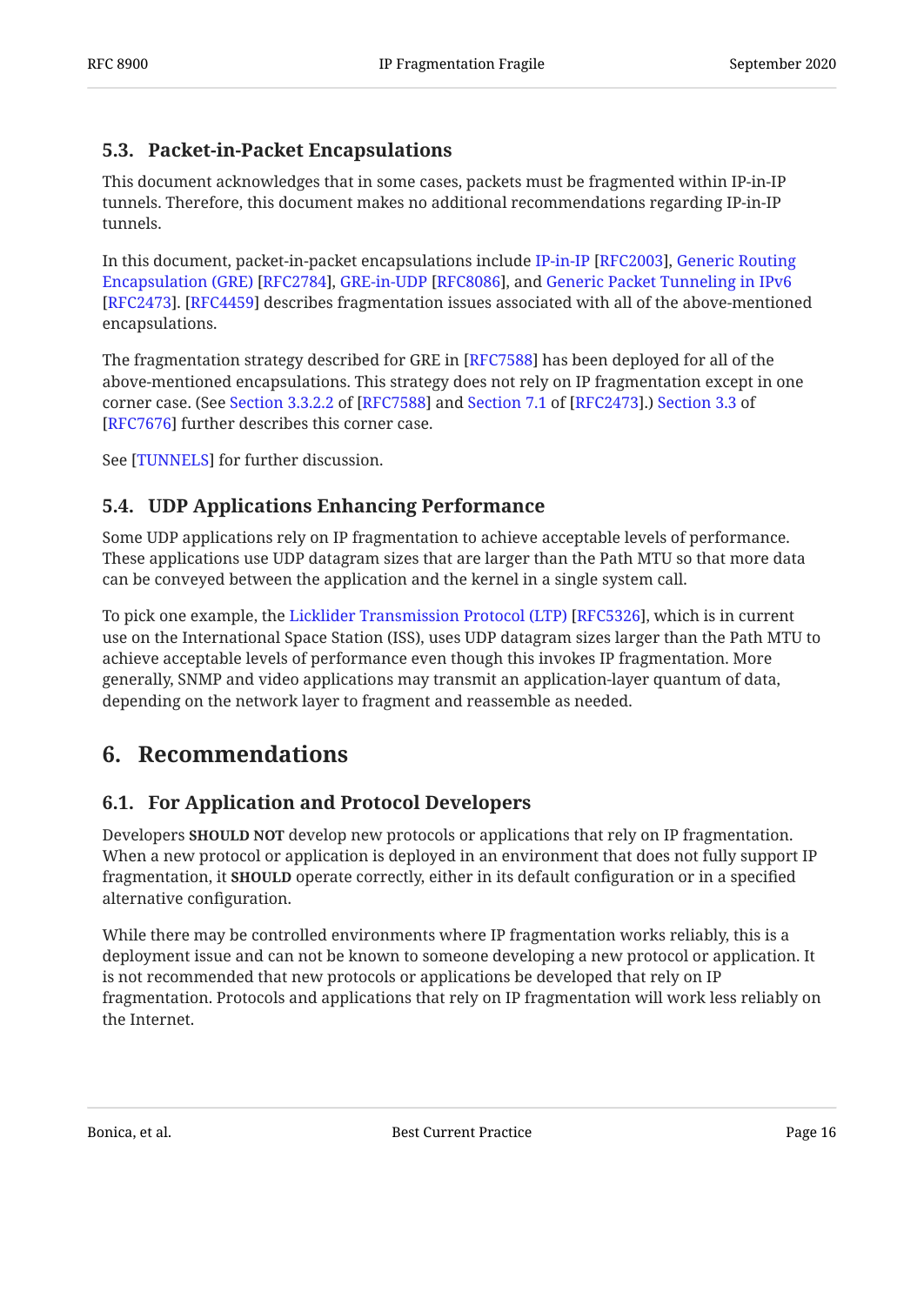Legacy protocols that depend upon IP fragmentation **SHOULD** be updated to break that dependency. However, in some cases, there may be no viable alternative to IP fragmentation (e.g., IPSEC tunnel mode, IP-in-IP encapsulation). Applications and protocols cannot necessarily know or control whether they use lower layers or network paths that rely on such fragmentation. In these cases, the protocol will continue to rely on IP fragmentation but should only be used in environments where IP fragmentation is known to be supported.

Protocols may be able to avoid IP fragmentation by using a sufficiently small MTU (e.g., The protocol minimum link MTU), disabling IP fragmentation, and ensuring that the transport protocol in use adapts its segment size to the MTU. Other protocols may deploy a sufficiently reliable PMTU discovery mechanism (e.g., PLPMTUD).

<span id="page-16-0"></span>UDPapplications **SHOULD** abide by the recommendations stated in Section 3.2 of [RFC8085].

## **[6.2. For System Developers](#page-16-0)**

Software libraries **SHOULD** include provision for PLPMTUD for each supported transport protocol.

## <span id="page-16-1"></span>**[6.3. For Middlebox Developers](#page-16-1)**

Middleboxes, which are systems that "transparently" perform policy functions on passing traffic but do not participate in the routing system, should process IP fragments in a manner that is consistent with [RFC0791] and [RFC8200]. In many cases, middleboxes must maintain state in order to achieve this goal.

Price and performance considerations frequently motivate network operators to deploy stateless middleboxes. These stateless middleboxes may perform suboptimally, process IP fragments in a manner that is not compliant with RFC 791 or RFC 8200, or even discard IP fragments completely. Such behaviors are N**OT RECOMMENDED**. If a middlebox implements nonstandard behavior with respect to IP fragmentation, then that behavior **MUST** be clearly documented.

## <span id="page-16-2"></span>**[6.4. For ECMP, LAG, and Load-Balancer Developers And Operators](#page-16-2)**

In their default configuration, when the IPv6 Flow Label is not equal to zero, IPv6 devices that implement Equal-Cost Multipath (ECMP) Routing as described in OSPF [RFC2328] and other routingprotocols, Link Aggregation Grouping (LAG) [RFC7424], or other load-distribution technologies **SHOULD** accept only the following fields as input to their hash algorithm:

- IP Source Address.
- IP Destination Address. •
- Flow Label. •

Operators **SHOULD** deploy these devices in their default configuration.

These recommendations are similar to those presented in [RFC6438] and [RFC7098]. They differ in that they specify a default configuration.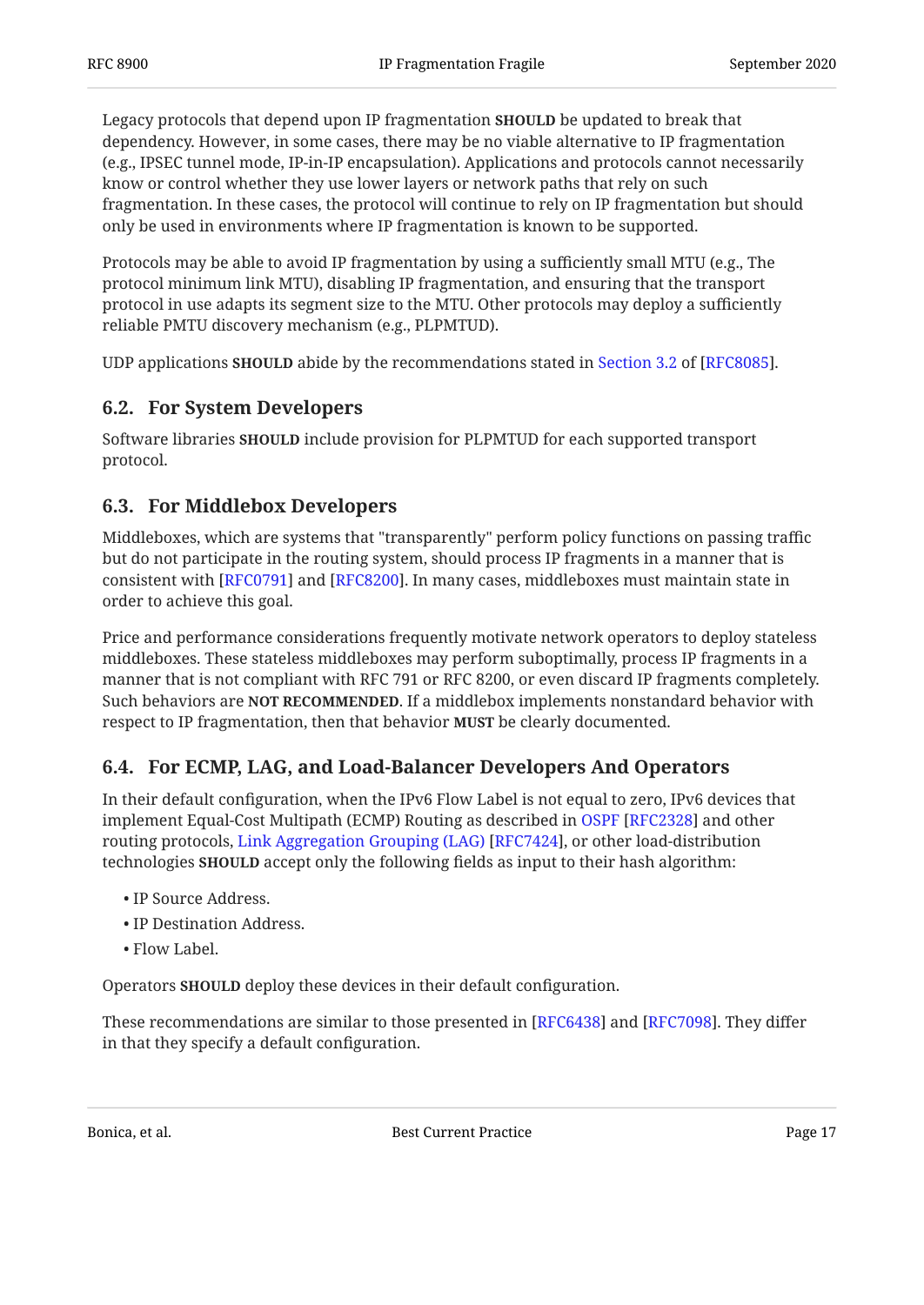## <span id="page-17-0"></span>**[6.5. For Network Operators](#page-17-0)**

Operators **MUST** ensure proper PMTUD operation in their network, including making sure the network generates PTB packets when dropping packets too large compared to outgoing interface MTU. However, implementations **MAY** rate limit the generation of ICMP messages per [[RFC1812\]](#page-19-12) and [RFC4443].

As per RFC 4890, network operators **MUST NOT** filter ICMPv6 PTB messages unless they are known to be forged or otherwise illegitimate. As stated in [Section 3.8](#page-10-0), filtering ICMPv6 PTB packets causes PMTUD to fail. Many upper-layer protocols rely on PMTUD.

As per RFC 8200, network operators **MUST NOT** deploy IPv6 links whose MTU is less than 1280 octets.

Network operators **SHOULD NOT** filter IP fragments if they are known to have originated at a domain name server or be destined for a domain name server. This is because domain name services are critical to operation of the Internet.

## <span id="page-17-1"></span>**[7. IANA Considerations](#page-17-1)**

<span id="page-17-2"></span>This document has no IANA actions.

## **[8. Security Considerations](#page-17-2)**

This document mitigates some of the security considerations associated with IP fragmentation by discouraging its use. It does not introduce any new security vulnerabilities, because it does not introduce any new alternatives to IP fragmentation. Instead, it recommends well-understood alternatives.

## <span id="page-17-4"></span><span id="page-17-3"></span>**[9. References](#page-17-3)**

#### **[9.1. Normative References](#page-17-4)**

- <span id="page-17-8"></span>**[RFC0768]** Postel, J., "User Datagram Protocol", STD 6, RFC 768, DOI 10.17487/RFC0768, August 1980, <[https://www.rfc-editor.org/info/rfc768>](https://www.rfc-editor.org/info/rfc768).
- <span id="page-17-5"></span>**[RFC0791]** Postel, J., "Internet Protocol", STD 5, RFC 791, DOI 10.17487/RFC0791, September 1981, <[https://www.rfc-editor.org/info/rfc791>](https://www.rfc-editor.org/info/rfc791).
- <span id="page-17-6"></span>**[RFC0792]** Postel, J., "Internet Control Message Protocol", STD 5, RFC 792, DOI 10.17487/ RFC0792, September 1981, <https://www.rfc-editor.org/info/rfc792>.
- <span id="page-17-7"></span>**[RFC0793]** Postel, J., "Transmission Control Protocol", STD 7, RFC 793, DOI 10.17487/ RFC0793, September 1981, <https://www.rfc-editor.org/info/rfc793>.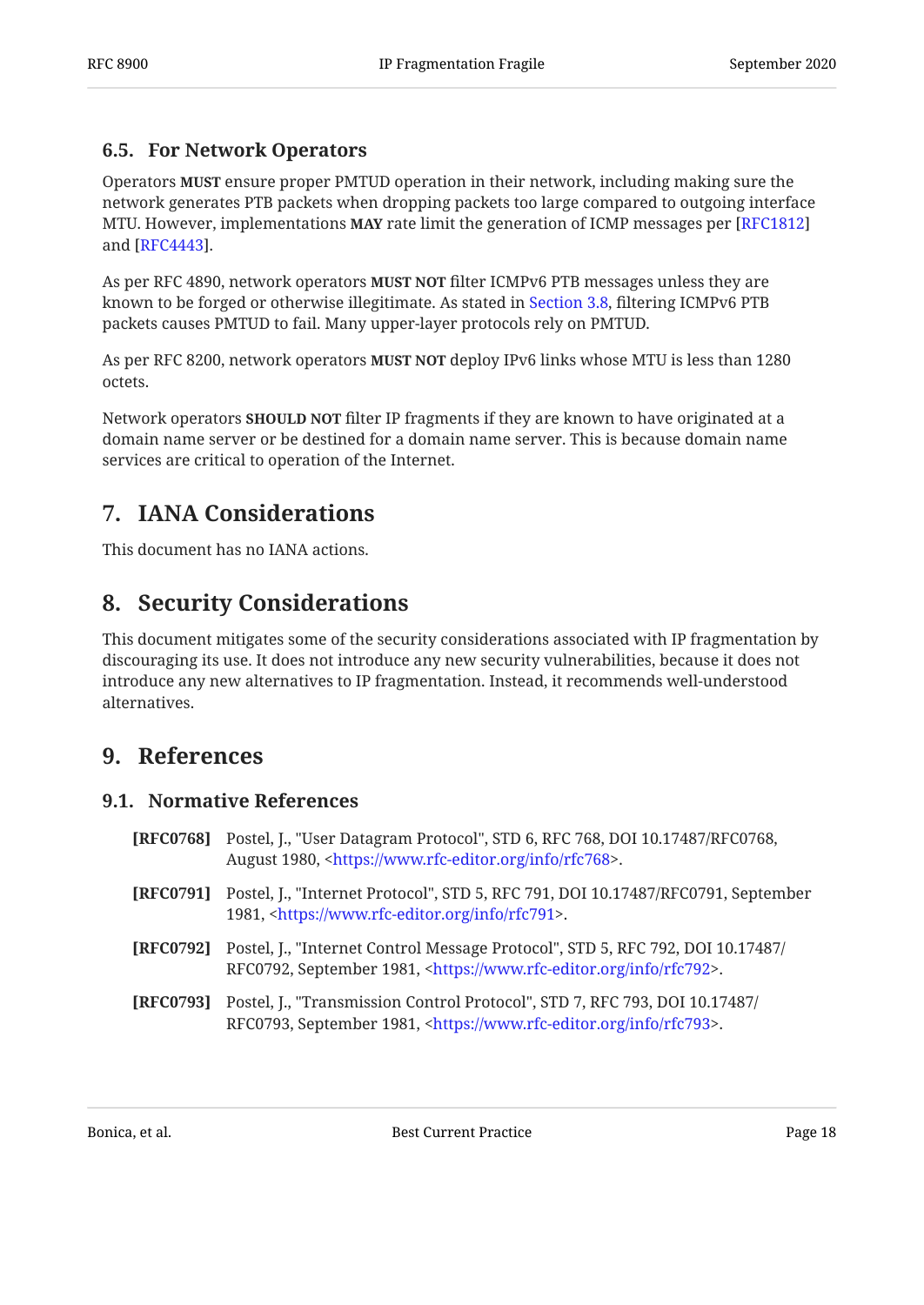<span id="page-18-12"></span><span id="page-18-10"></span><span id="page-18-9"></span><span id="page-18-7"></span><span id="page-18-6"></span><span id="page-18-4"></span><span id="page-18-1"></span>

| [RFC1035] | Mockapetris, P., "Domain names - implementation and specification", STD 13,<br>RFC 1035, DOI 10.17487/RFC1035, November 1987, <https: <br="" www.rfc-editor.org="">info/rfc1035&gt;.</https:>                                                                                  |
|-----------|--------------------------------------------------------------------------------------------------------------------------------------------------------------------------------------------------------------------------------------------------------------------------------|
| [RFC1191] | Mogul, J. and S. Deering, "Path MTU discovery", RFC 1191, DOI 10.17487/<br>RFC1191, November 1990, <https: info="" rfc1191="" www.rfc-editor.org="">.</https:>                                                                                                                 |
| [RFC2119] | Bradner, S., "Key words for use in RFCs to Indicate Requirement Levels", BCP 14,<br>RFC 2119, DOI 10.17487/RFC2119, March 1997, <https: <br="" info="" www.rfc-editor.org="">rfc2119&gt;.</https:>                                                                             |
| [RFC4443] | Conta, A., Deering, S., and M. Gupta, Ed., "Internet Control Message Protocol<br>(ICMPv6) for the Internet Protocol Version 6 (IPv6) Specification", STD 89, RFC<br>4443, DOI 10.17487/RFC4443, March 2006, <https: <br="" info="" www.rfc-editor.org="">rfc4443&gt;.</https:> |
| [RFC4821] | Mathis, M. and J. Heffner, "Packetization Layer Path MTU Discovery", RFC 4821,<br>DOI 10.17487/RFC4821, March 2007, <https: info="" rfc4821="" www.rfc-editor.org="">.</https:>                                                                                                |
| [RFC6437] | Amante, S., Carpenter, B., Jiang, S., and J. Rajahalme, "IPv6 Flow Label<br>Specification", RFC 6437, DOI 10.17487/RFC6437, November 2011, <https: <br="">www.rfc-editor.org/info/rfc6437&gt;.</https:>                                                                        |
| [RFC6438] | Carpenter, B. and S. Amante, "Using the IPv6 Flow Label for Equal Cost<br>Multipath Routing and Link Aggregation in Tunnels", RFC 6438, DOI 10.17487/<br>RFC6438, November 2011, <https: info="" rfc6438="" www.rfc-editor.org="">.</https:>                                   |
| [RFC8085] | Eggert, L., Fairhurst, G., and G. Shepherd, "UDP Usage Guidelines", BCP 145, RFC<br>8085, DOI 10.17487/RFC8085, March 2017, <https: <br="" info="" www.rfc-editor.org="">rfc8085&gt;.</https:>                                                                                 |
| [RFC8174] | Leiba, B., "Ambiguity of Uppercase vs Lowercase in RFC 2119 Key Words", BCP<br>14, RFC 8174, DOI 10.17487/RFC8174, May 2017, <https: <br="" info="" www.rfc-editor.org="">rfc8174&gt;.</https:>                                                                                |
| [RFC8200] | Deering, S. and R. Hinden, "Internet Protocol, Version 6 (IPv6) Specification", STD<br>86, RFC 8200, DOI 10.17487/RFC8200, July 2017, <https: <br="" info="" www.rfc-editor.org="">rfc8200&gt;.</https:>                                                                       |
| [RFC8201] | McCann, J., Deering, S., Mogul, J., and R. Hinden, Ed., "Path MTU Discovery for IP<br>version 6", STD 87, RFC 8201, DOI 10.17487/RFC8201, July 2017, <https: www.rfc-<br="">editor.org/info/rfc8201&gt;.</https:>                                                              |
| [RFC8899] | Fairhurst, G., Jones, T., Tüxen, M., Rüngeler, I., and T. Völker, "Packetization<br>Layer Path MTU Discovery for Datagram Transports", RFC 8899, DOI 10.17487/<br>RFC8899, September 2020, <https: info="" rfc8899="" www.rfc-editor.org="">.</https:>                         |
|           | Informative References                                                                                                                                                                                                                                                         |

## <span id="page-18-13"></span><span id="page-18-11"></span><span id="page-18-8"></span><span id="page-18-5"></span><span id="page-18-3"></span><span id="page-18-2"></span><span id="page-18-0"></span>**[9.2. Informative References](#page-18-0)**

## **[Damas]**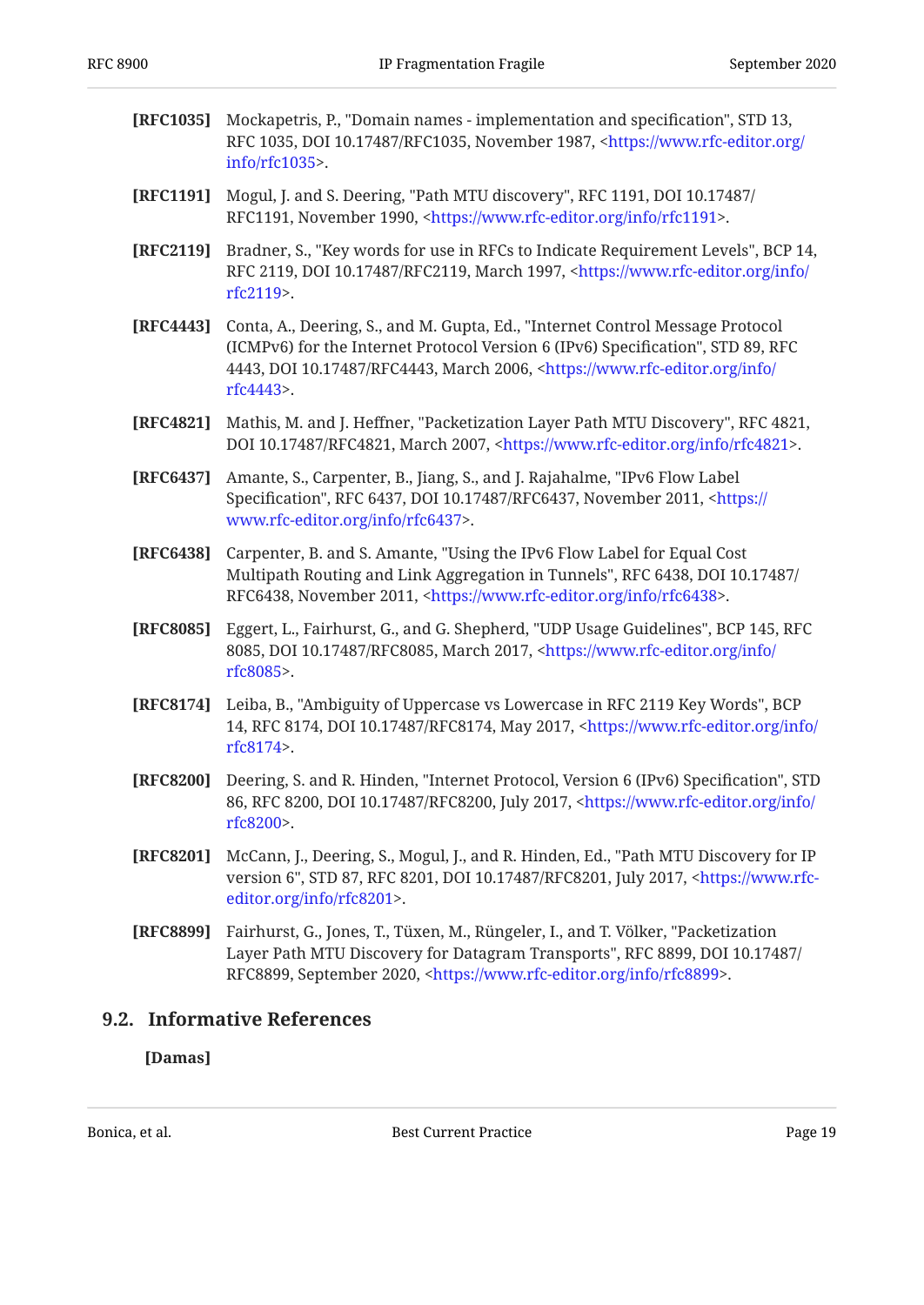Damas, J. and G. Huston, "Measuring ATR", April 2018, <[http://www.potaroo.net/](http://www.potaroo.net/ispcol/2018-04/atr.html) . [ispcol/2018-04/atr.html>](http://www.potaroo.net/ispcol/2018-04/atr.html)

- <span id="page-19-1"></span><span id="page-19-0"></span>**[Huston]** Huston, G., "IPv6, Large UDP Packets and the DNS", August 2017, <[http://](http://www.potaroo.net/ispcol/2017-08/xtn-hdrs.html) . [www.potaroo.net/ispcol/2017-08/xtn-hdrs.html](http://www.potaroo.net/ispcol/2017-08/xtn-hdrs.html)>
	- **[Kent]** Kent, C. and J. Mogul, "Fragmentation Considered Harmful", SIGCOMM '87: technology, DOI 10.1145/55482.55524, August 1987, [<http://www.hpl.hp.com/](http://www.hpl.hp.com/techreports/Compaq-DEC/WRL-87-3.pdf) . [techreports/Compaq-DEC/WRL-87-3.pdf](http://www.hpl.hp.com/techreports/Compaq-DEC/WRL-87-3.pdf)> Proceedings of the ACM workshop on Frontiers in computer communications
- <span id="page-19-12"></span><span id="page-19-9"></span><span id="page-19-6"></span><span id="page-19-5"></span><span id="page-19-4"></span><span id="page-19-2"></span>[Ptacek1998] Ptacek, T. H. and T. N. Newsham, "Insertion, Evasion and Denial of Service: Eluding Network Intrusion Detection", 1998, <[http://www.aciri.org/vern/Ptacek-](http://www.aciri.org/vern/Ptacek-Newsham-Evasion-98.ps). [Newsham-Evasion-98.ps>](http://www.aciri.org/vern/Ptacek-Newsham-Evasion-98.ps)
	- **[RFC1122]** Braden, R., Ed., "Requirements for Internet Hosts Communication Layers", STD 3, RFC 1122, DOI 10.17487/RFC1122, October 1989, [<https://www.rfc-editor.org/](https://www.rfc-editor.org/info/rfc1122) . [info/rfc1122>](https://www.rfc-editor.org/info/rfc1122)
	- **[RFC1812]** Baker, F., Ed., "Requirements for IP Version 4 Routers", RFC 1812, DOI 10.17487/ RFC1812, June 1995, <https://www.rfc-editor.org/info/rfc1812>.
	- **[RFC1858]** Ziemba, G., Reed, D., and P. Traina, "Security Considerations for IP Fragment Filtering", RFC 1858, DOI 10.17487/RFC1858, October 1995, <[https://www.rfc-](https://www.rfc-editor.org/info/rfc1858). [editor.org/info/rfc1858>](https://www.rfc-editor.org/info/rfc1858)
	- **[RFC1981]** McCann, J., Deering, S., and J. Mogul, "Path MTU Discovery for IP version 6", RFC 1981, DOI 10.17487/RFC1981, August 1996, <[https://www.rfc-editor.org/info/](https://www.rfc-editor.org/info/rfc1981) . [rfc1981>](https://www.rfc-editor.org/info/rfc1981)
	- **[RFC2003]** Perkins, C., "IP Encapsulation within IP", RFC 2003, DOI 10.17487/RFC2003, October 1996, <https://www.rfc-editor.org/info/rfc2003>.
	- **[RFC2328]** Moy, J., "OSPF Version 2", STD 54, RFC 2328, DOI 10.17487/RFC2328, April 1998, . [<https://www.rfc-editor.org/info/rfc2328](https://www.rfc-editor.org/info/rfc2328)>
	- **[RFC2460]** Deering, S. and R. Hinden, "Internet Protocol, Version 6 (IPv6) Specification", RFC 2460, DOI 10.17487/RFC2460, December 1998, [<https://www.rfc-editor.org/info/](https://www.rfc-editor.org/info/rfc2460) . [rfc2460>](https://www.rfc-editor.org/info/rfc2460)
	- **[RFC2473]** Conta, A. and S. Deering, "Generic Packet Tunneling in IPv6 Specification", RFC 2473, DOI 10.17487/RFC2473, December 1998, [<https://www.rfc-editor.org/info/](https://www.rfc-editor.org/info/rfc2473) . [rfc2473>](https://www.rfc-editor.org/info/rfc2473)
	- **[RFC2784]** Farinacci, D., Li, T., Hanks, S., Meyer, D., and P. Traina, "Generic Routing Encapsulation (GRE)", RFC 2784, DOI 10.17487/RFC2784, March 2000, [<https://](https://www.rfc-editor.org/info/rfc2784) . [www.rfc-editor.org/info/rfc2784>](https://www.rfc-editor.org/info/rfc2784)
	- **[RFC3128]** Miller, I., "Protection Against a Variant of the Tiny Fragment Attack (RFC 1858)", RFC 3128, DOI 10.17487/RFC3128, June 2001, [<https://www.rfc-editor.org/info/](https://www.rfc-editor.org/info/rfc3128) . [rfc3128>](https://www.rfc-editor.org/info/rfc3128)

<span id="page-19-11"></span><span id="page-19-10"></span><span id="page-19-8"></span><span id="page-19-7"></span><span id="page-19-3"></span>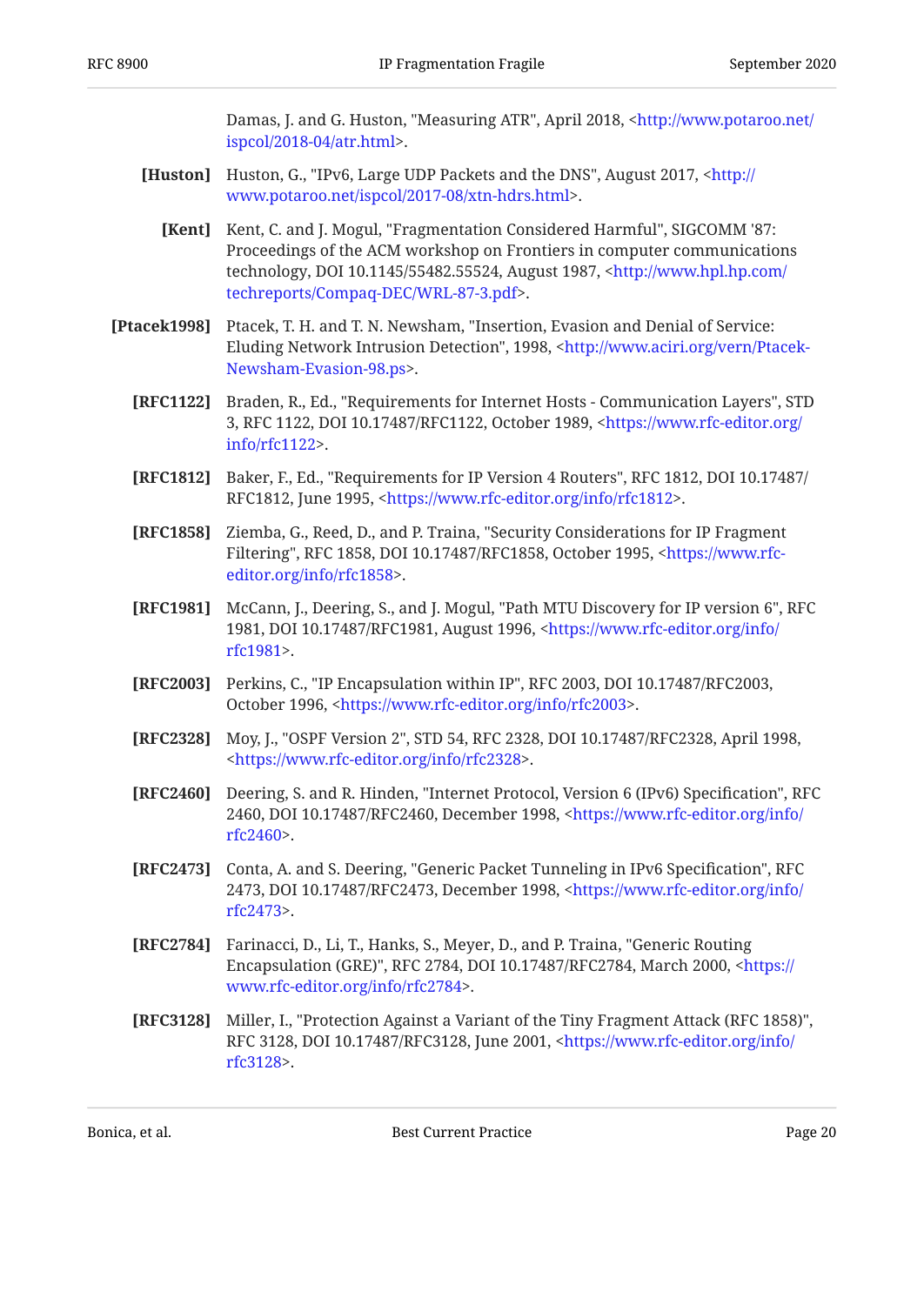<span id="page-20-11"></span><span id="page-20-10"></span><span id="page-20-9"></span><span id="page-20-8"></span><span id="page-20-7"></span><span id="page-20-6"></span><span id="page-20-5"></span><span id="page-20-4"></span>

| [RFC4340] | Kohler, E., Handley, M., and S. Floyd, "Datagram Congestion Control Protocol<br>(DCCP)", RFC 4340, DOI 10.17487/RFC4340, March 2006, <https: www.rfc-<br="">editor.org/info/rfc4340&gt;.</https:>                                                                                                                    |
|-----------|----------------------------------------------------------------------------------------------------------------------------------------------------------------------------------------------------------------------------------------------------------------------------------------------------------------------|
| [RFC4459] | Savola, P., "MTU and Fragmentation Issues with In-the-Network Tunneling", RFC<br>4459, DOI 10.17487/RFC4459, April 2006, <https: <br="" info="" www.rfc-editor.org="">rfc4459&gt;.</https:>                                                                                                                          |
| [RFC4890] | Davies, E. and J. Mohacsi, "Recommendations for Filtering ICMPv6 Messages in<br>Firewalls", RFC 4890, DOI 10.17487/RFC4890, May 2007, <https: www.rfc-<br="">editor.org/info/rfc4890&gt;.</https:>                                                                                                                   |
| [RFC4960] | Stewart, R., Ed., "Stream Control Transmission Protocol", RFC 4960, DOI<br>10.17487/RFC4960, September 2007, <https: info="" rfc4960="" www.rfc-editor.org="">.</https:>                                                                                                                                             |
| [RFC4963] | Heffner, J., Mathis, M., and B. Chandler, "IPv4 Reassembly Errors at High Data<br>Rates", RFC 4963, DOI 10.17487/RFC4963, July 2007, <https: <br="" www.rfc-editor.org="">info/rfc4963&gt;.</https:>                                                                                                                 |
| [RFC5326] | Ramadas, M., Burleigh, S., and S. Farrell, "Licklider Transmission Protocol -<br>Specification", RFC 5326, DOI 10.17487/RFC5326, September 2008, <https: <br="">www.rfc-editor.org/info/rfc5326&gt;.</https:>                                                                                                        |
| [RFC5340] | Coltun, R., Ferguson, D., Moy, J., and A. Lindem, "OSPF for IPv6", RFC 5340, DOI<br>10.17487/RFC5340, July 2008, <https: info="" rfc5340="" www.rfc-editor.org="">.</https:>                                                                                                                                         |
| [RFC5722] | Krishnan, S., "Handling of Overlapping IPv6 Fragments", RFC 5722, DOI<br>10.17487/RFC5722, December 2009, <https: info="" rfc5722="" www.rfc-editor.org="">.</https:>                                                                                                                                                |
| [RFC5927] | Gont, F., "ICMP Attacks against TCP", RFC 5927, DOI 10.17487/RFC5927, July 2010,<br><https: info="" rfc5927="" www.rfc-editor.org="">.</https:>                                                                                                                                                                      |
| [RFC6346] | Bush, R., Ed., "The Address plus Port (A+P) Approach to the IPv4 Address<br>Shortage", RFC 6346, DOI 10.17487/RFC6346, August 2011, <https: www.rfc-<br="">editor.org/info/rfc6346&gt;.</https:>                                                                                                                     |
| [RFC6888] | Perreault, S., Ed., Yamagata, I., Miyakawa, S., Nakagawa, A., and H. Ashida,<br>"Common Requirements for Carrier-Grade NATs (CGNs)", BCP 127, RFC 6888,<br>DOI 10.17487/RFC6888, April 2013, <https: info="" rfc6888="" www.rfc-editor.org="">.</https:>                                                             |
| [RFC7098] | Carpenter, B., Jiang, S., and W. Tarreau, "Using the IPv6 Flow Label for Load<br>Balancing in Server Farms", RFC 7098, DOI 10.17487/RFC7098, January 2014,<br><https: info="" rfc7098="" www.rfc-editor.org="">.</https:>                                                                                            |
| [RFC7424] | Krishnan, R., Yong, L., Ghanwani, A., So, N., and B. Khasnabish, "Mechanisms for<br>Optimizing Link Aggregation Group (LAG) and Equal-Cost Multipath (ECMP)<br>Component Link Utilization in Networks", RFC 7424, DOI 10.17487/RFC7424,<br>January 2015, <https: info="" rfc7424="" www.rfc-editor.org="">.</https:> |

<span id="page-20-12"></span><span id="page-20-3"></span><span id="page-20-2"></span><span id="page-20-1"></span><span id="page-20-0"></span>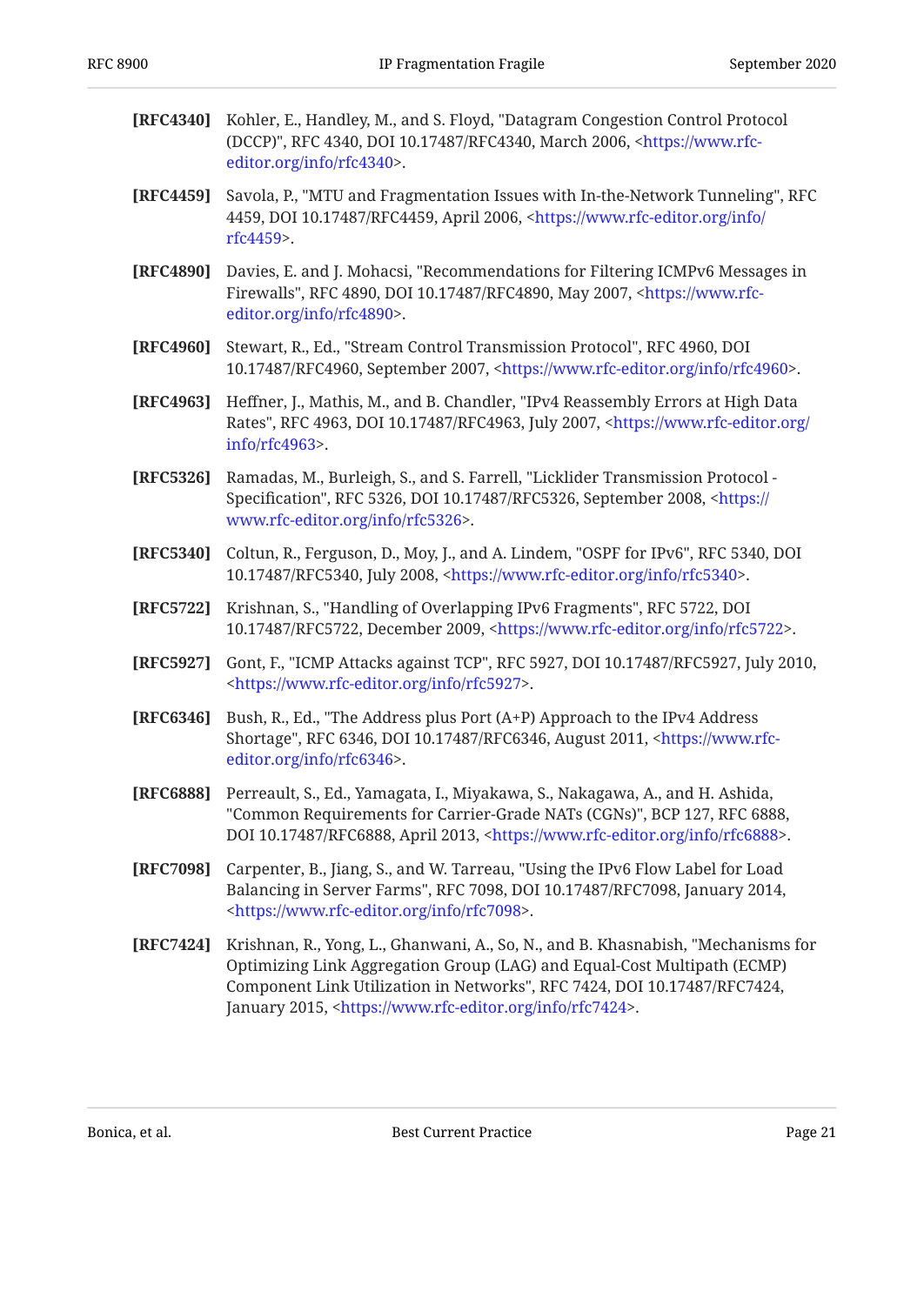<span id="page-21-6"></span>

| <b>[RFC7588]</b> Bonica, R., Pignataro, C., and J. Touch, "A Widely Deployed Solution to the |
|----------------------------------------------------------------------------------------------|
| Generic Routing Encapsulation (GRE) Fragmentation Problem", RFC 7588, DOI                    |
| 10.17487/RFC7588, July 2015, <https: info="" rfc7588="" www.rfc-editor.org="">.</https:>     |

- <span id="page-21-7"></span>**[RFC7676]** Pignataro, C., Bonica, R., and S. Krishnan, "IPv6 Support for Generic Routing Encapsulation (GRE)", RFC 7676, DOI 10.17487/RFC7676, October 2015, [<https://](https://www.rfc-editor.org/info/rfc7676) . [www.rfc-editor.org/info/rfc7676>](https://www.rfc-editor.org/info/rfc7676)
- <span id="page-21-3"></span>**[RFC7739]** Gont, F., "Security Implications of Predictable Fragment Identification Values", RFC 7739, DOI 10.17487/RFC7739, February 2016, <[https://www.rfc-editor.org/](https://www.rfc-editor.org/info/rfc7739) . [info/rfc7739>](https://www.rfc-editor.org/info/rfc7739)
- <span id="page-21-2"></span>**[RFC7872]** Gont, F., Linkova, J., Chown, T., and W. Liu, "Observations on the Dropping of Packets with IPv6 Extension Headers in the Real World", RFC 7872, DOI 10.17487/RFC7872, June 2016, <https://www.rfc-editor.org/info/rfc7872>.
- <span id="page-21-5"></span>**[RFC8086]** Yong, L., Ed., Crabbe, E., Xu, X., and T. Herbert, "GRE-in-UDP Encapsulation", RFC 8086, DOI 10.17487/RFC8086, March 2017, <[https://www.rfc-editor.org/info/](https://www.rfc-editor.org/info/rfc8086) . [rfc8086>](https://www.rfc-editor.org/info/rfc8086)
- <span id="page-21-8"></span>**[TUNNELS]** Touch, J. and M. Townsley, "IP Tunnels in the Internet Architecture", Work in Progress, Internet-Draft, draft-ietf-intarea-tunnels-10, 12 September 2019, . [<https://tools.ietf.org/html/draft-ietf-intarea-tunnels-10](https://tools.ietf.org/html/draft-ietf-intarea-tunnels-10)>
- <span id="page-21-4"></span>**[UDP-OPTIONS]** Touch, J., "Transport Options for UDP", Work in Progress, Internet-Draft, draft-ietf-tsvwg-udp-options-08, 12 September 2019, [<https://tools.ietf.org/html/draft-](https://tools.ietf.org/html/draft-ietf-tsvwg-udp-options-08). [ietf-tsvwg-udp-options-08](https://tools.ietf.org/html/draft-ietf-tsvwg-udp-options-08)>

## <span id="page-21-0"></span>**[Acknowledgements](#page-21-0)**

Thanks to Mikael Abrahamsson, Brian Carpenter, Silambu Chelvan, Lorenzo Colitti, Gorry Fairhurst, Joel Halpern, Mike Heard, Tom Herbert, Tatuya Jinmei, Suresh Krishnan, Jen Linkova, Paolo Lucente, Manoj Nayak, Eric Nygren, Fred Templin, and Joe Touch for their comments.

## <span id="page-21-1"></span>**[Authors' Addresses](#page-21-1)**

#### **Ron Bonica**

Juniper Networks 2251 Corporate Park Drive Herndon, Virginia 20171 United States of America Email: [rbonica@juniper.net](mailto:rbonica@juniper.net)

**Fred Baker** Unaffiliated Santa Barbara, California 93117 United States of America Email: [FredBaker.IETF@gmail.com](mailto:FredBaker.IETF@gmail.com)